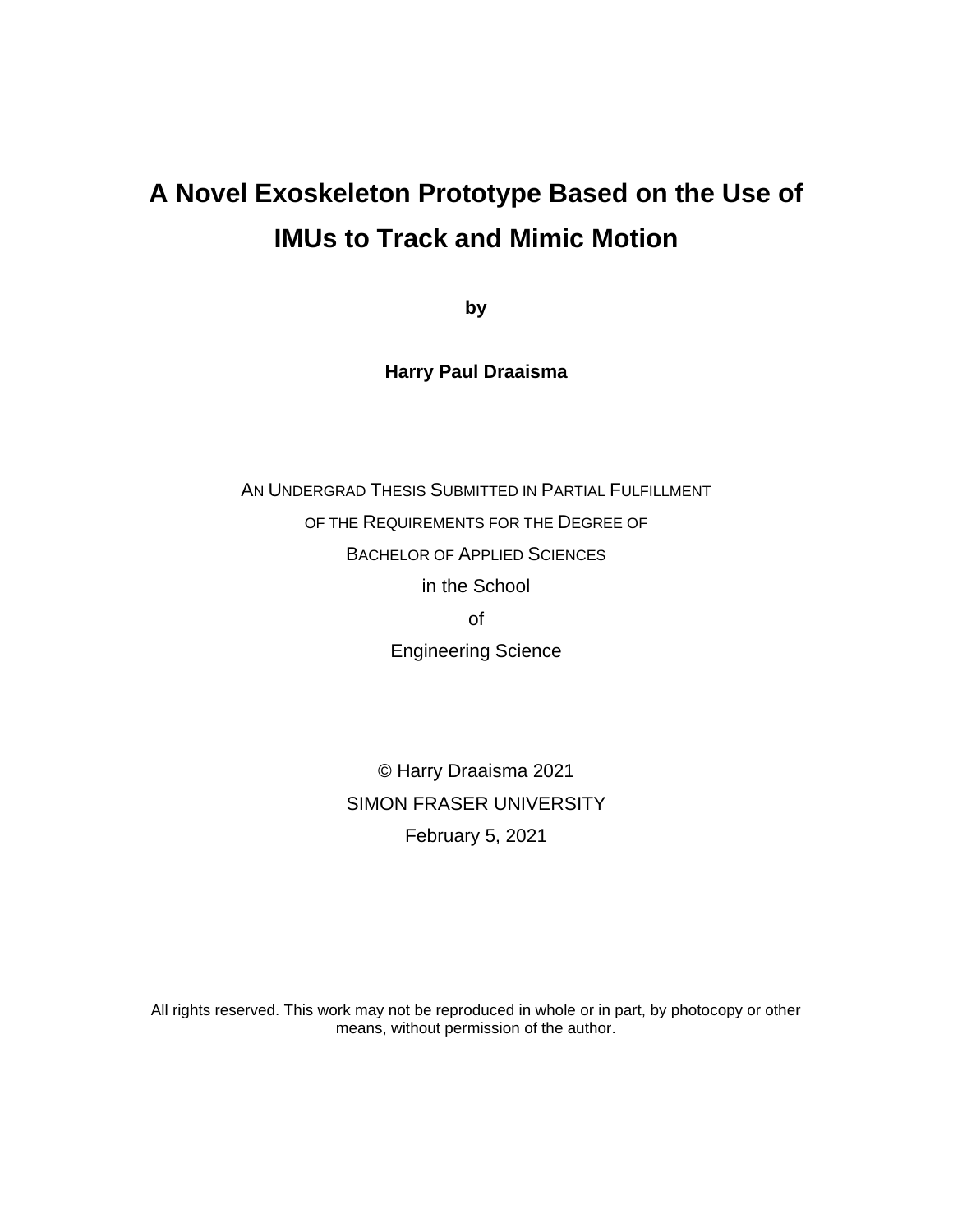### **APPROVAL**

**Name:** 

Harry Draaisma

**Degree:** 

**Title of Thesis:** 

Bachelor of Applied Science (Honours)

A Novel Exoskeleton Prototype Based on the Use of IMUs to Track and Mimic Motion

Slewn Chapman

Dr. Glenn Chapman, P.Eng Director, School of Engineering Science

### **Examining Committee:**



Dr. Andrew Rawicz, P.Eng (Supervisor and Chair) Professor, School of Engineering Science

man

Dr. Ash Parameswaran, P.Eng Professor, School of Engineering Science

Shahram Payandeh

Dr. Shahram Payandeh, P.Eng Professor, School of Engineering Science

**Date Approved July 18, 2021**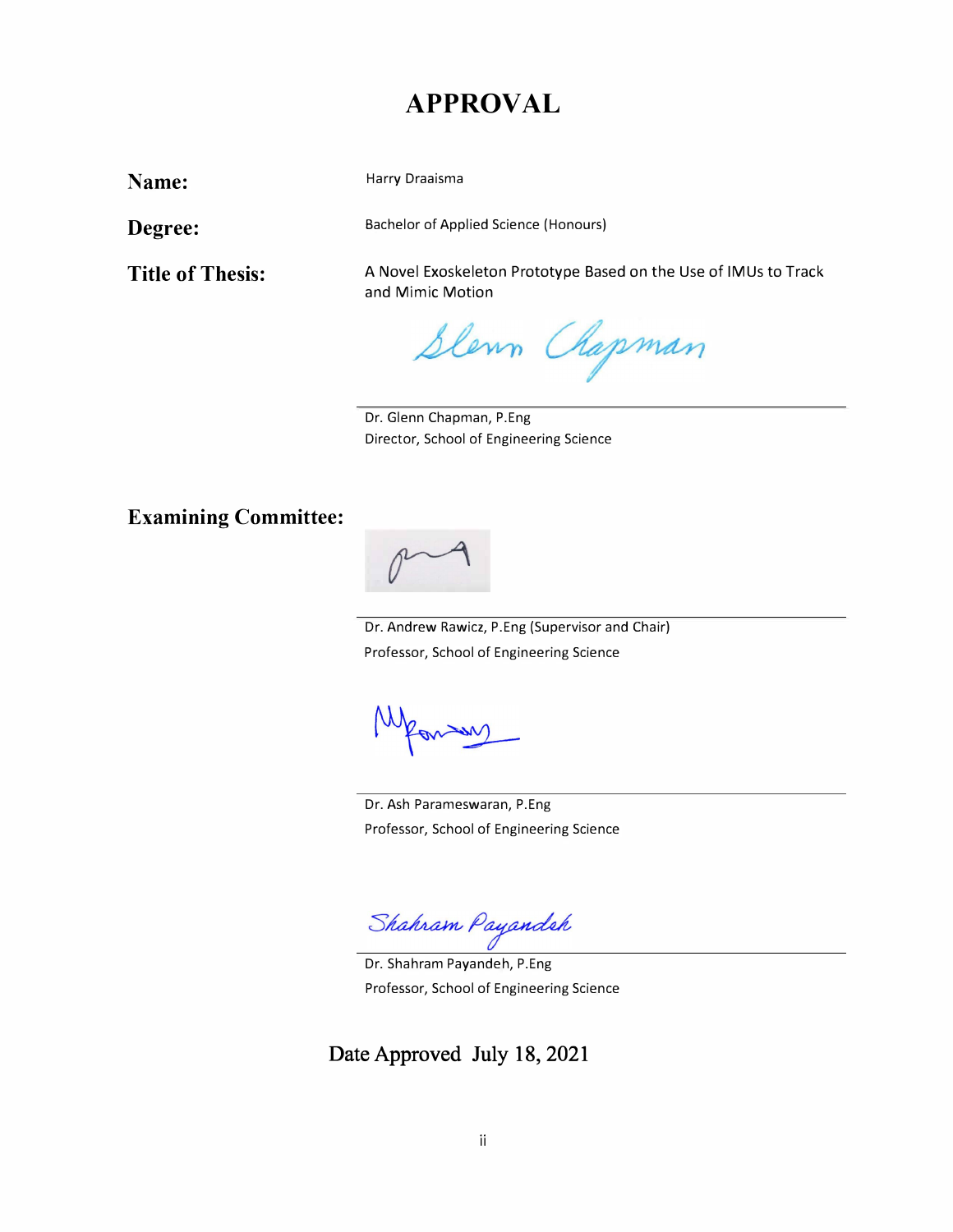### <span id="page-2-0"></span>**Abstract**

This thesis presents the development of a person-portable exoskeleton prototype which is designed to be controlled with Inertial Measurement Units (IMUs). It utilizes Euler angles calculated by the IMUs to track the rotation of the user's forearm and then performs the same rotation, mimicking the user. Special care is taken with the prototype's control algorithm to ignore changes in Euler angles caused by non-forearm rotations, which can otherwise cause erroneous prototype movements. The prototype is successful in demonstrating this method of control but does require the user to follow some specific guidelines to work at maximum effectiveness. Future iterations of the prototype can be easily improved by replacing some of the commercially available materials with more specialized ad-hoc products.

**Keywords**: Inertial Measurement Unit; IMU; Exoskeleton; Euler Angle; Control Methodology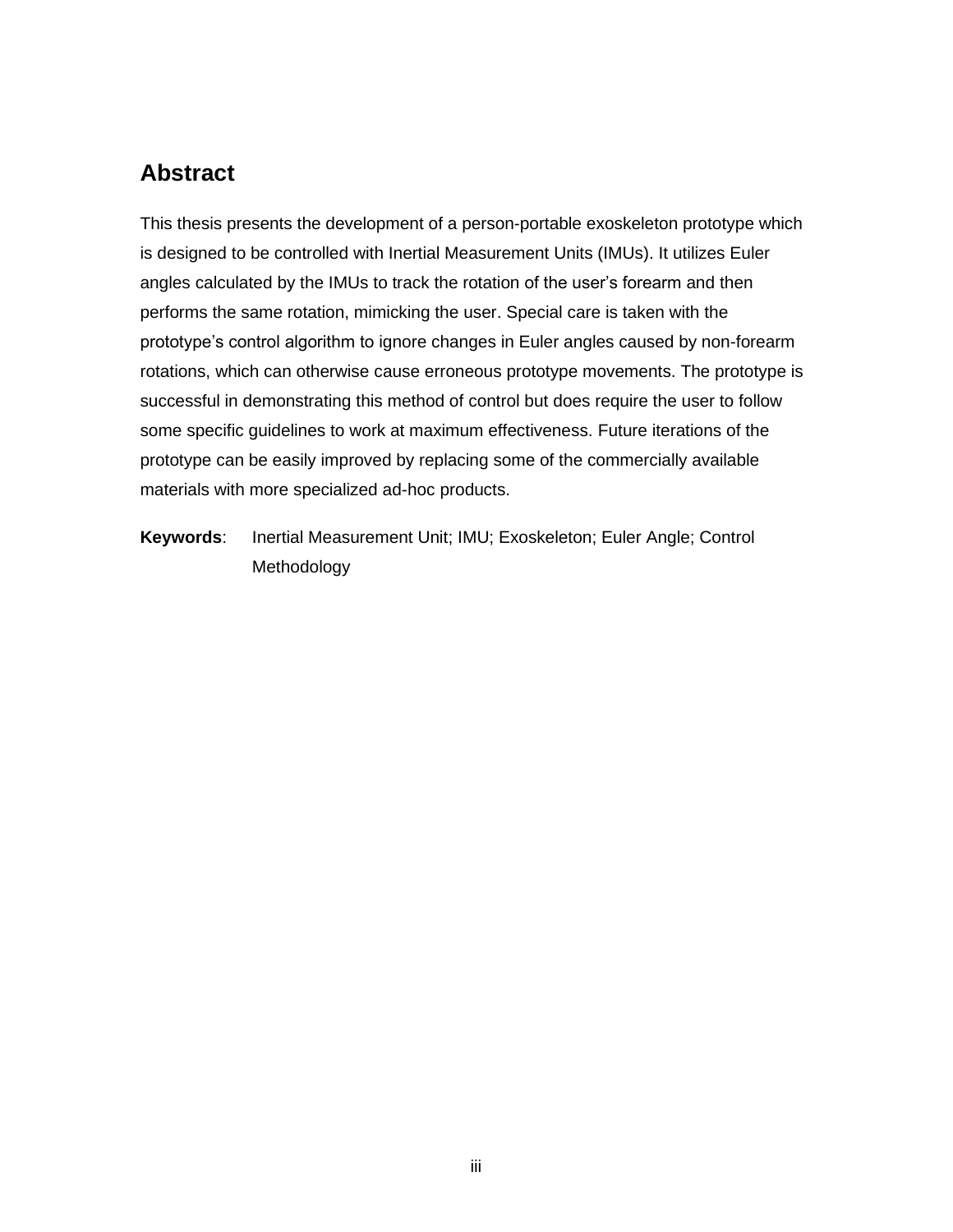## <span id="page-3-0"></span>**Dedication**

This thesis is dedicated to my parents, Harry and Maureen Draaisma. Their love, support, and patience were instrumental in helping me not only through this thesis, but my entire undergraduate career. Mom, Dad, I love you both so much, and I hope one day I can repay even a fraction of the kindness you have given to me.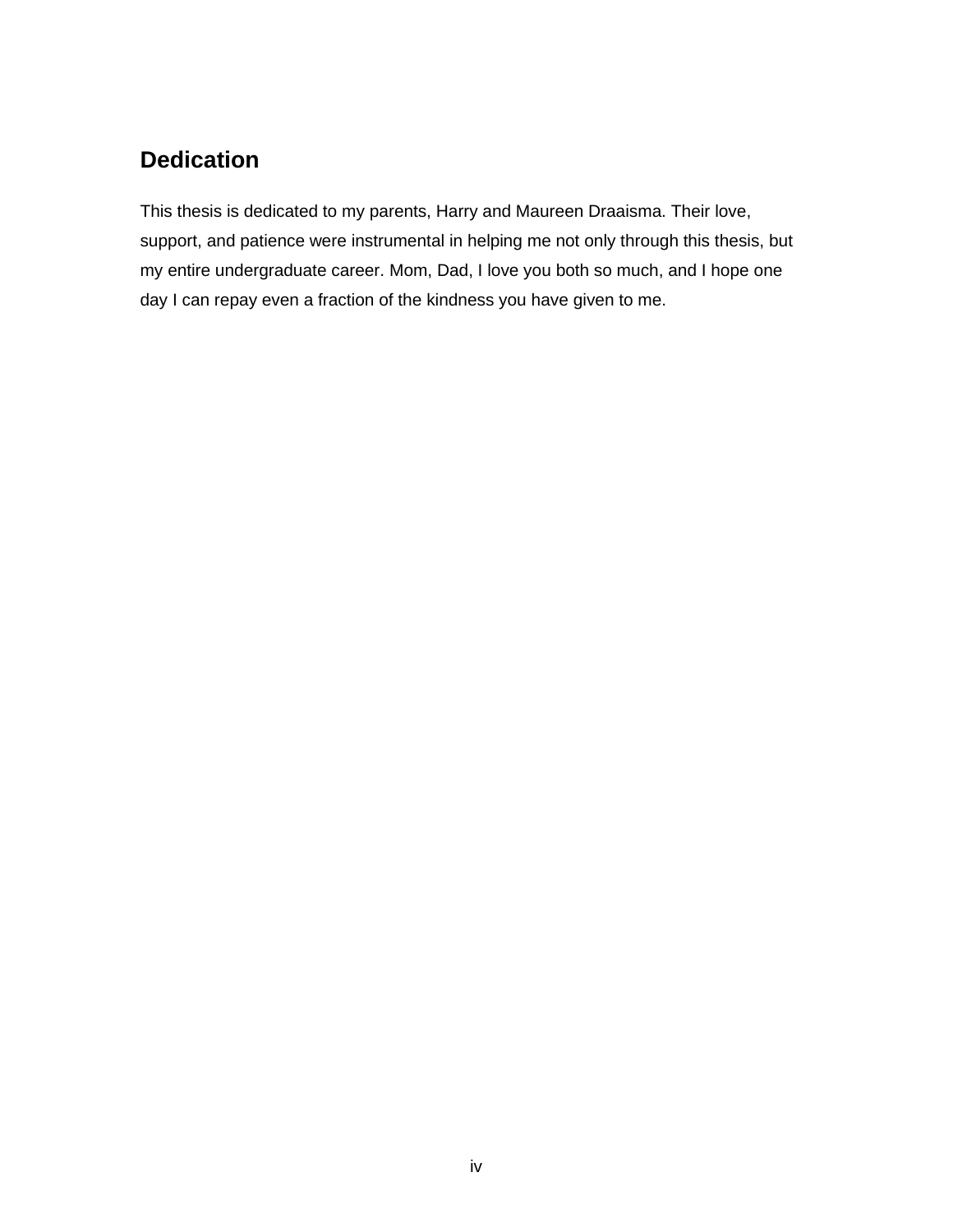### <span id="page-4-0"></span>**Acknowledgements**

I would like to express my thanks to both Dr. Andrew Rawicz and Dr. Ash Parameswaran, my academic supervisor and technical supervisor, respectively, for the time, effort, and constructive feedback given on my work. As both committee members and as professors during my undergraduate career, your guidance and assistance were invaluable to me getting to where I am now.

I would like to thank Dr. Shahram Payandeh for coming onto the thesis as a committee member with such short notice.

I would like to thank Dr. Carlo Menon, whose special topics course served as the inspiration for this thesis.

I would also like to thank Fred Heep and Ian McGregor for providing tools, equipment, and materials so I could work on the project from home to minimize my exposure to COVID-19.

I respectfully acknowledge the x<sup>w</sup>məθk<sup>w</sup>əγ̓ əm (Musqueam), Skʌwxwú7mesh Úxwumixw (Squamish), səİilẁətaʔɬ (Tsleil-Waututh), q̓ic̓əy̓ (Katzie), kʷikʷəʌ̓́əm (Kwikwetlem), ̓ Qayqayt, Kwantlen, Semiahmoo and Tsawwassen peoples on whose traditional territories the three SFU campuses reside.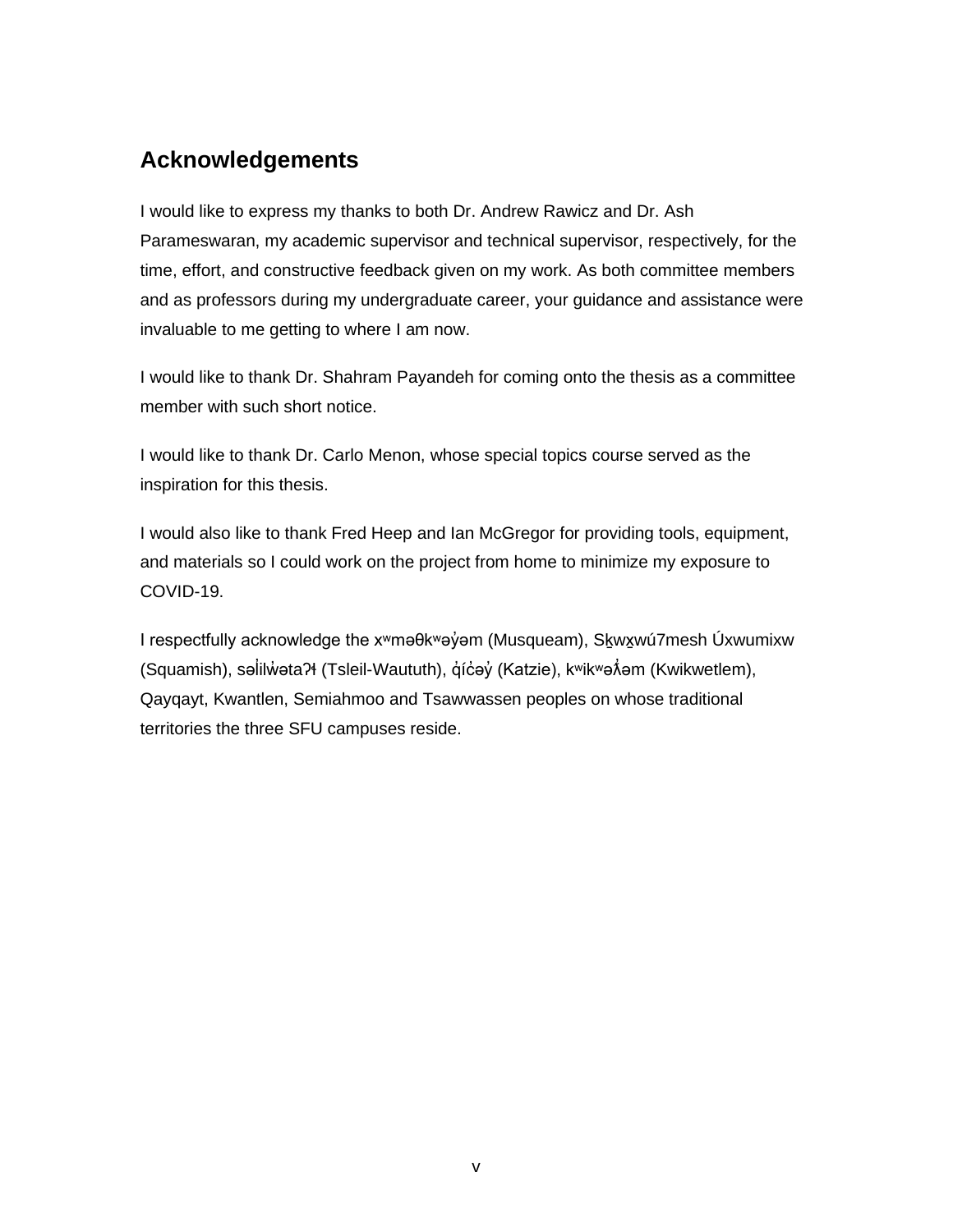### <span id="page-5-0"></span>**Statement of Contribution**

The general premise, design, overall code, and construction of the prototype described within this thesis are solely the work of the author. Code libraries used in the final code were provided by Mike McCauley of AirSpayce, AdaFruit Industries, and SparkFun Electronics. Pre-built sensors and microcontroller used in the construction of the prototype were provided by SparkFun Electronics, AdaFruit Industries, and Arduino.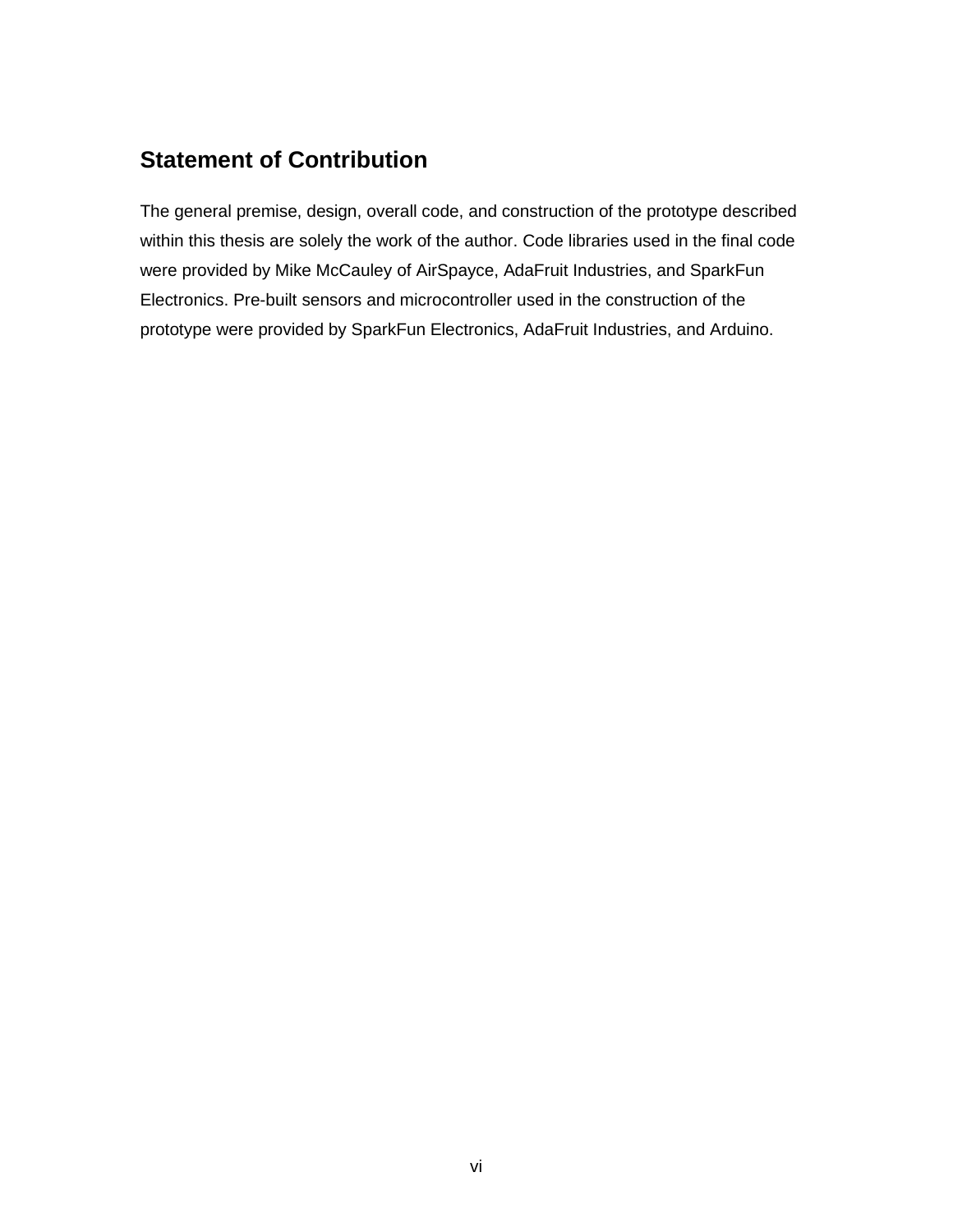## <span id="page-6-0"></span>**Table of Contents**

| 2.1.1. |
|--------|
|        |
| 2.2.1. |
| 2.2.2. |
| 2.2.3. |
|        |
| 3.1.   |
| 3.2.   |
| 3.3.   |
| 3.4.   |
|        |
|        |
|        |
|        |
|        |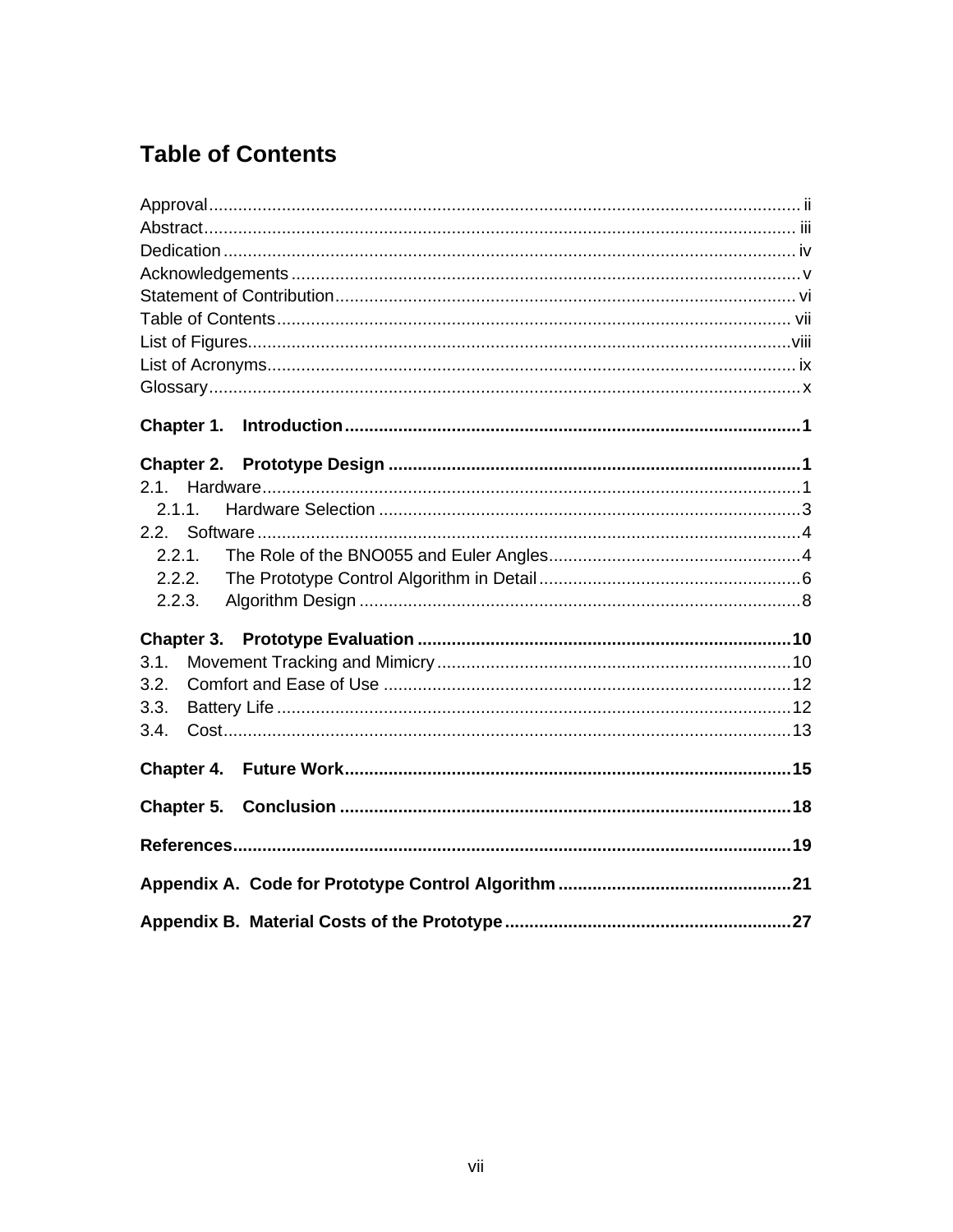# <span id="page-7-0"></span>**List of Figures**

| Figure 1: The prototype, with the BNO055 and glove on the left and the frame with the<br>Arduino Uno, ICM-20948, and motor driver and motor attached to it on          |  |
|------------------------------------------------------------------------------------------------------------------------------------------------------------------------|--|
| Figure 2: The active prototype being worn by a user, in which the prototype arm has                                                                                    |  |
| Figure 3: Rotation about a principal axis (red circle) and a parallel axis (green triangle).<br>While the end position is different between rotations, from the body's |  |
|                                                                                                                                                                        |  |
| Figure 5: A Below-Elbow Chest-Strap Harness for an Upper-Extremity Prosthetic.                                                                                         |  |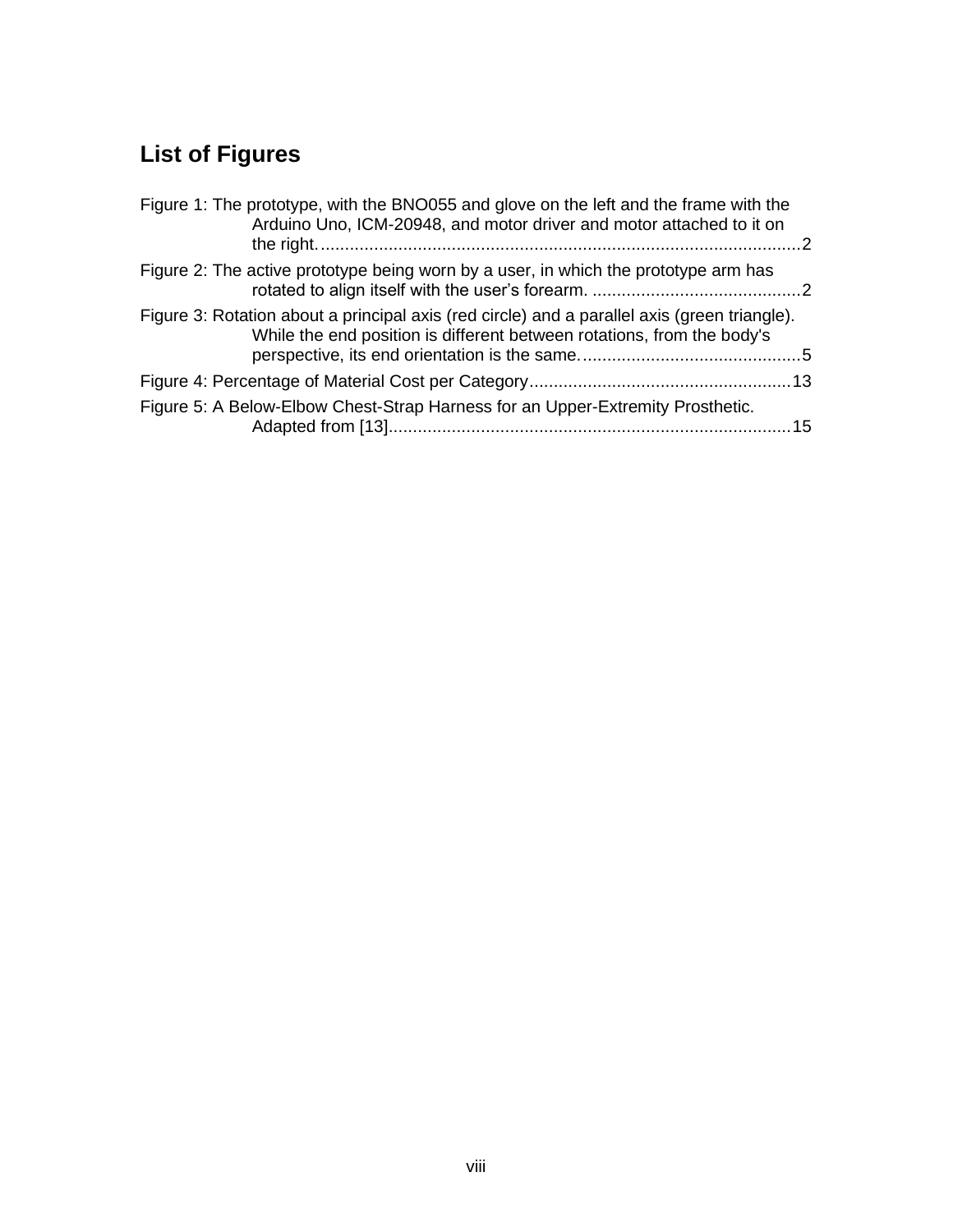# <span id="page-8-0"></span>**List of Acronyms**

| cm          | Centimeters                    |
|-------------|--------------------------------|
| <b>DOF</b>  | Degree(s) of Freedom           |
| g           | Grams                          |
| <b>IMU</b>  | Inertial Measurement Unit      |
| I/O         | Input/Output                   |
| mA          | <b>Milliamps</b>               |
| <b>MEMS</b> | Microelectromechanical Systems |
| <b>SFU</b>  | <b>Simon Fraser University</b> |
| V           | Volts                          |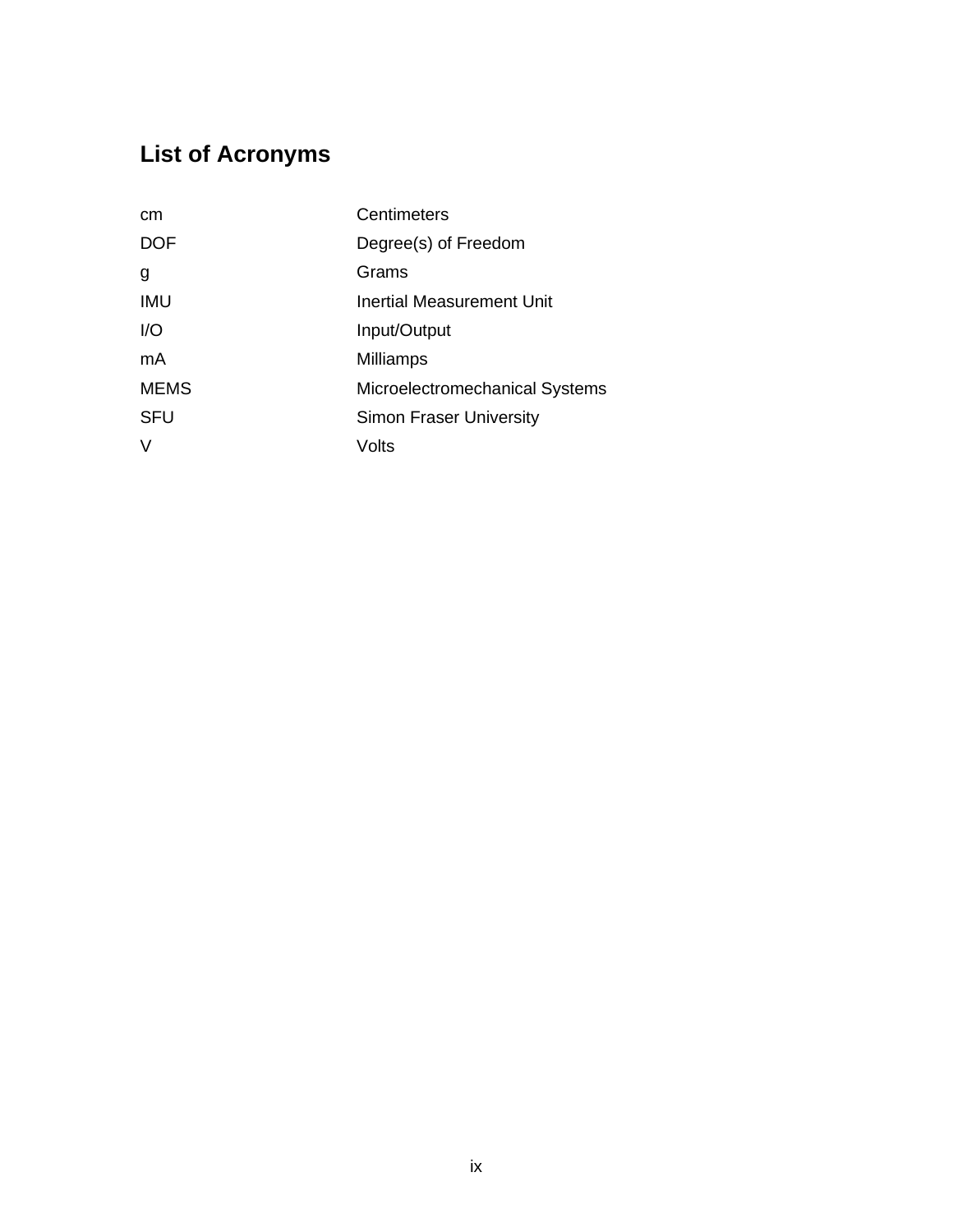## <span id="page-9-0"></span>**Glossary**

| Abduct                  | To move a limb away from the midline of the body                                                                                   |
|-------------------------|------------------------------------------------------------------------------------------------------------------------------------|
| Accelerometer           | A sensor that measures linear acceleration                                                                                         |
| Adduct                  | To move a limb towards the midline of the body                                                                                     |
| Axis of Rotation        | A straight line through fixed points of a rigid body around which all<br>other points of the body move in circles                  |
| Degree(s) of<br>Freedom | The number of independent parameters needed to define a<br>system's configuration                                                  |
| Electromyography        | A technique of reading the electrical potential generated by<br>muscle activation                                                  |
| Exoskeleton             | A robotic assisting device with a wearable interface for<br>rehabilitative or power amplification purposes                         |
| Gyroscope               | A sensor that measures angular velocity                                                                                            |
| Magnetometer            | A sensor that measures the intensity of a magnetic field or<br>magnetic dipole                                                     |
| Overhead                | A combination of excess computation time or computational<br>resources required for a computer to perform a specific task          |
| Pitch                   | The lateral axis that runs through a rigid body's center of gravity<br>orthogonal to Yaw and Roll, one of the principal axes       |
| Pronated                | Having one's hand rotated so that the palm faces the opposite<br>direction as the interior angle of the elbow                      |
| Roll                    | The longitudinal axis that runs through a rigid body's center of<br>gravity orthogonal to Yaw and Pitch, one of the principal axes |
| Supinated               | Having one's hand rotated so that the palm faces the same<br>direction as the interior angle of the elbow                          |
| Yaw                     | The vertical axis that runs through a rigid body's center of gravity<br>orthogonal to Roll and Pitch, one of the principal axes    |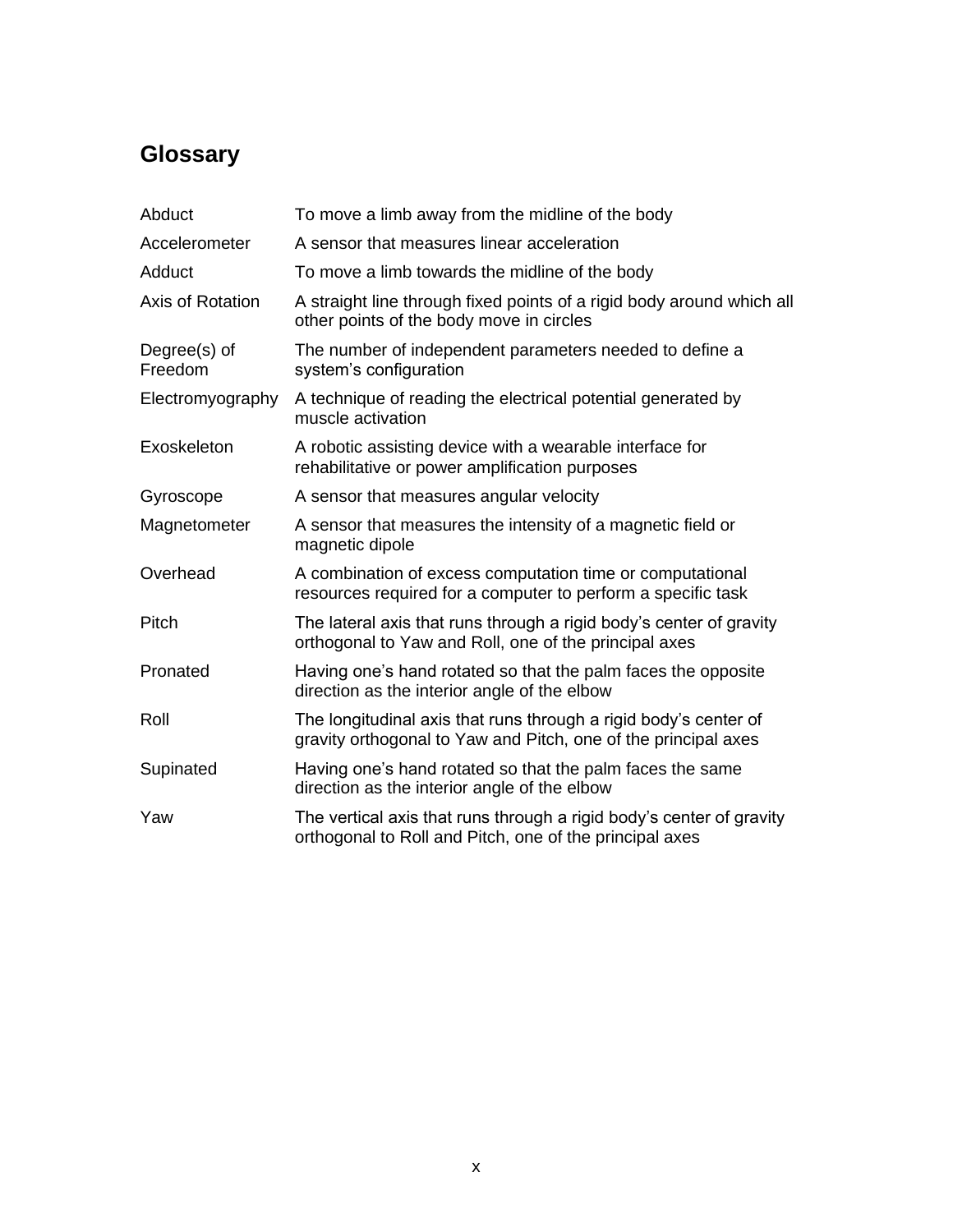## **Chapter 1.**

### <span id="page-10-0"></span>**Introduction**

Over the last 30 years, development and research into devices designed to assist human movement have increased significantly [1]. Chief among this research is the creation and testing of powered exoskeletons, as they have shown significant promise as not only human power amplifiers [2] but also as rehabilitative tools [3]. Depending on the application, different control methodologies are used to control the exoskeleton. Rehabilitative exoskeletons mostly use impedance control to either resist or assist the motion of the limb they are donned upon, but occasionally also follow pre-programmed or fixed motions depending on the therapy and device used [4]. In contrast, amplifyingtype exoskeletons detect the user's movement intentions and then moves in tandem with them or provides a proportional response based on the user's input. This movement detection is a critical factor for these exoskeletons, so they do not interfere with the natural movement of the limb or limbs they are attached to. Movement detection is most often acquired with direct torque/force measurements of the relevant limb or limbs [5]-[6] but research has been conducted into using alternative methods, such as using electromyography to detect muscle activity [7].

These alternative methods of detecting movement allow for more freedom in how the exoskeletons can be designed, such as allowing for teleoperation or allowing the exoskeleton manipulators to be free floating and not directly attached to the user. One such alternative method of movement detection that is has shown promise is the use of Inertial Measurement Units (IMUs). IMUs are devices combining accelerometers, gyroscopes, magnetometers and occasionally data fusion software into a single integrated package. Originally quite large and expensive devices, advances in microelectromechanical systems (MEMS) sensor technology have significantly reduced their size and cost, making them extremely portable and purchasable to the general population. They have been shown to be a convenient and cost-effective way to track an object's motion and position compared to more costly and cumbersome optical-based methods [8]. IMUs have also been successfully used to teleoperate a stationary robotic manipulator [9] and integrated into a person-portable exoskeleton prototype to assist its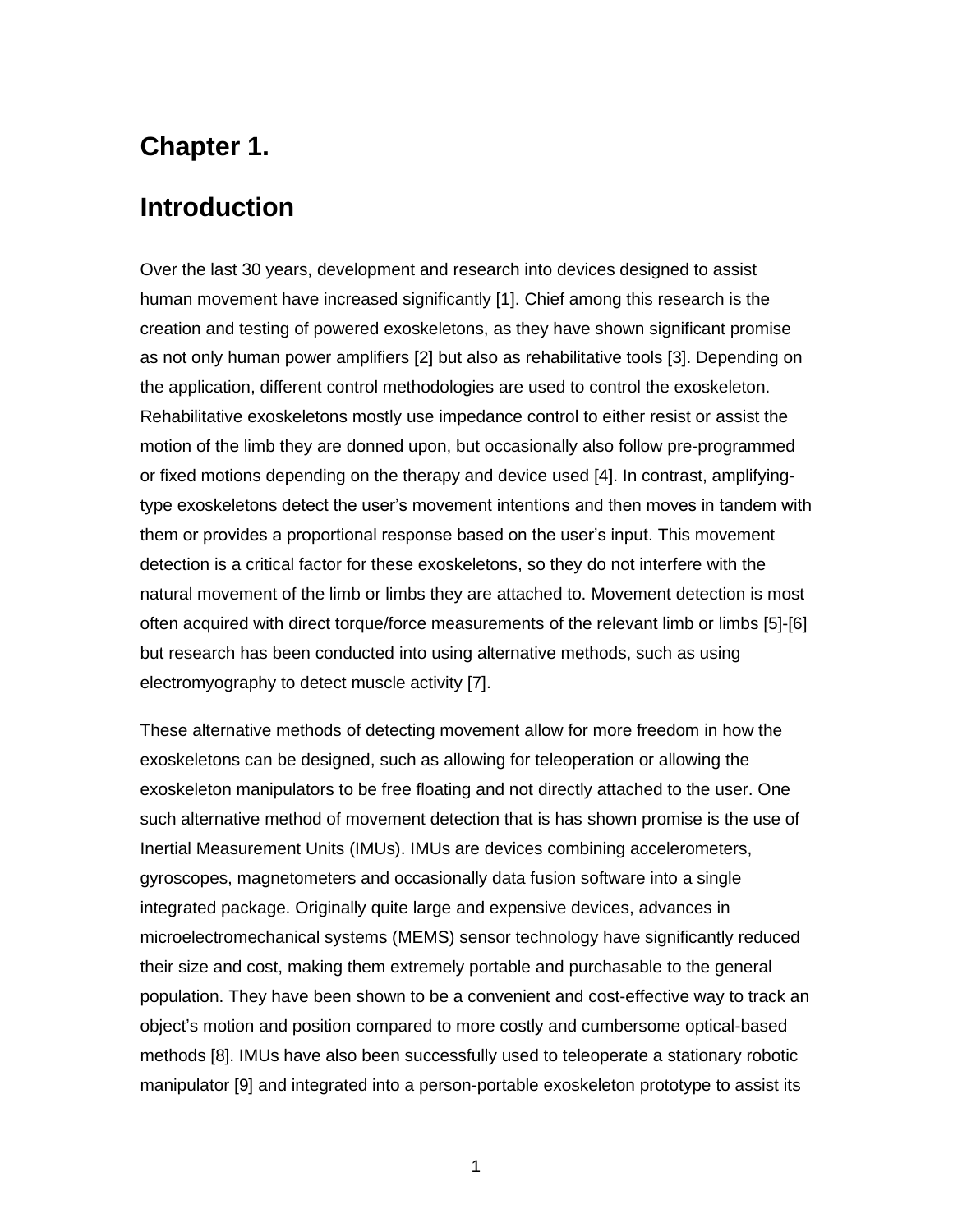other systems [10]. However, despite these demonstrations, they have never been used as the sole method of controlling an exoskeleton.

In this thesis, we introduce a person-portable exoskeleton prototype that focuses on showcasing using IMUs as its control methodology and describe its design and capabilities. This prototype would be controlled through monitoring and reacting to changes in an IMU's angular position and not through direct force measurements or extracting the movement from velocity/acceleration data. While this prototype's performance lacks power amplification or rehabilitative ability, it succeeds in demonstrating this control methodology and its potential.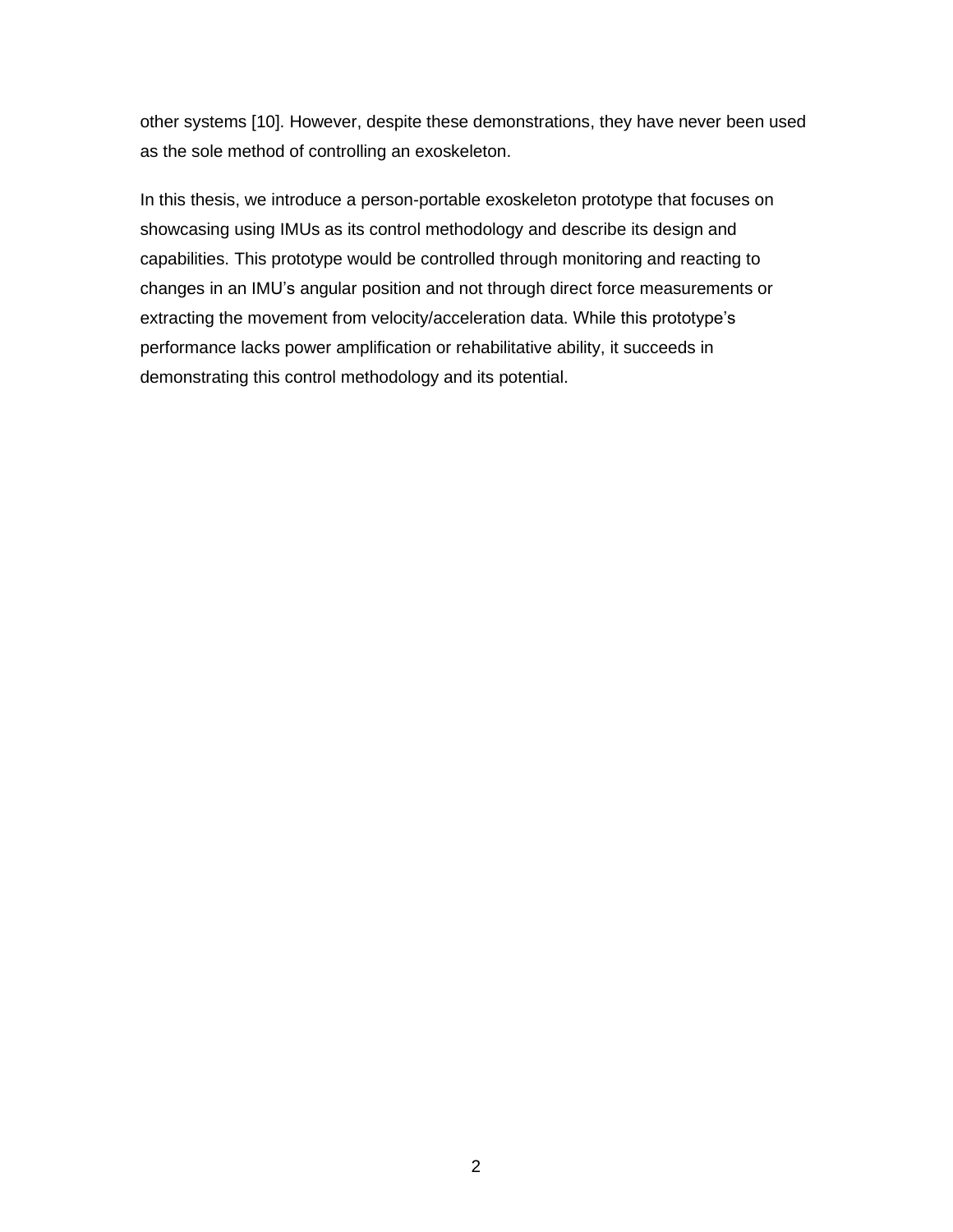## **Chapter 2.**

## <span id="page-12-0"></span>**Prototype Design**

### <span id="page-12-1"></span>**2.1. Hardware**

The initial concept of a device to demonstrate IMUs as a control methodology was rather straightforward. An IMU would be attached to the end of a limb, and as the IMU and limb were moved, the device would mimic this movement based on the readings from the IMU. The prototype realizes this by attaching the IMU to the user's hand to track the motion of the forearm about the elbow. This motion was chosen to minimize the complexity of the prototype; as it is limited to one degree of freedom (DOF) and thus can be replicated using a single source of motion, as opposed to other joints that would require multiple sources. The overall hardware design of the prototype remained very consistent with this initial concept; and as such, most of this stage of the design was simply acquiring the necessary materials to realize it. Following that, the only iteration from the original concept was determining how to make all the hardware person portable.

The prototype, shown in Figure 1, accomplishes this by utilizing a custom-made 3D printed ABS plastic frame (which is worn on the upper arm) and a glove. Three belts with ladder locks are used to secure the frame to the upper arm such that the prototype's actuator (a 1.8° step 12 V stepper motor) sits parallel to the elbow joint (see Figure 2). The frame was designed to accommodate this positioning first and foremost, and then simply made large enough to hold most of the other hardware comfortably. An Arduino Uno microcontroller board running its native software is used to control the prototype. The microcontroller is connected to three devices: an Adafruit BNO055 Absolute Orientation Sensor attached to the glove, a Sparkfun ICM-20948 9 DOF IMU attached to the frame, and a Sparkfun Big Easy Driver motor driver, which controls the motor. The prototype is powered by a 12 V battery pack, which provides power to the driver, which distributes power to the other components.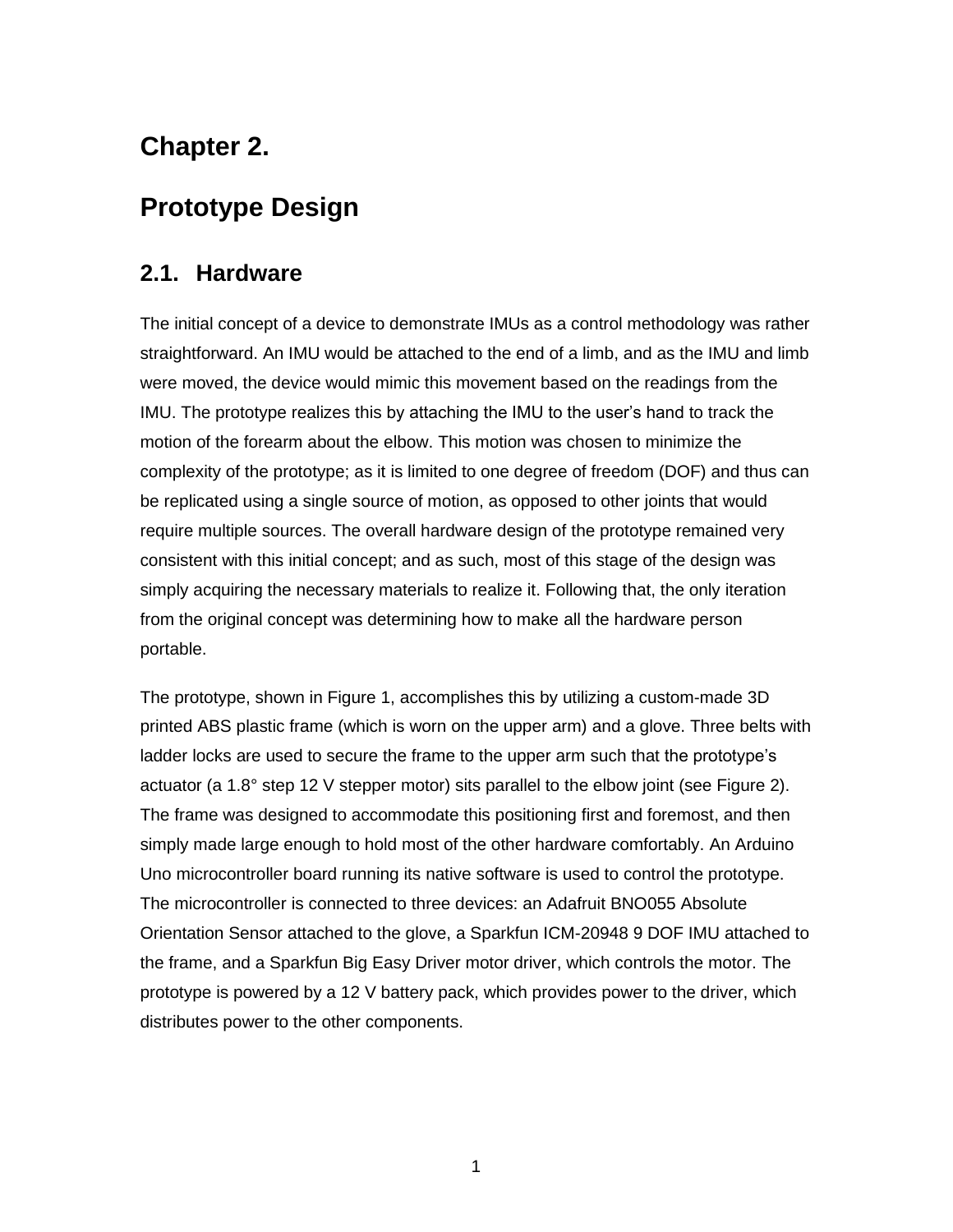

*Figure 1: The prototype, with the BNO055 and glove on the left and the frame with the Arduino Uno, ICM-20948, and motor driver and motor attached to it on the right.*



*Figure 2: The active prototype being worn by a user, in which the prototype arm has rotated to align itself with the user's forearm.*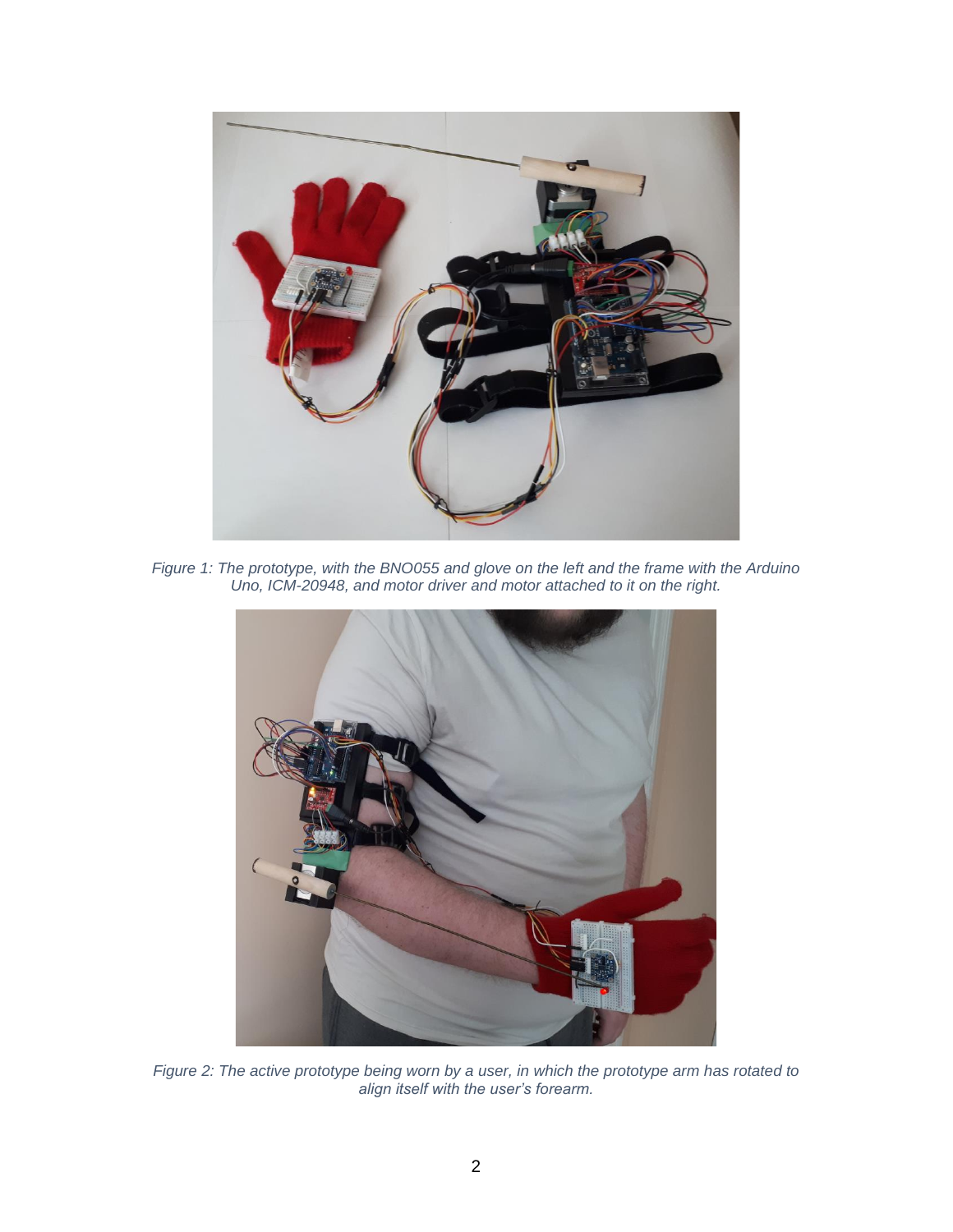#### <span id="page-14-0"></span>**2.1.1. Hardware Selection**

An underlying requirement for most of the materials used in the prototype's construction was that they had to be commercially available products. This was necessary for two reasons; the first was for convenience, as it ensured that every part could be quickly acquired through local vendors. The second reason was for redundancy. If any part of the prototype became damaged or malfunctioned; the offending part could simply be replaced without affecting any other part of the prototype. The only exception to this rule is the prototype's frame, for which no commercially available equivalent exists. As such, it was necessary to have the frame be custom made.

In order to move the prototype's arm in the same manner as the forearm, an actuation system that can rotate the arm in a similar way would be necessary. While any DC motor could perform this rotation (if it were attached at the end of the prototype arm), only a stepper motor could provide precise control over the rotation while also preventing the arm from rotating freely whenever it is at rest. Of the potential stepper motors that could be used in this project, a Mercury Motor SM-42BYG011-25 was chosen as the prototype's actuator. This stepper motor was chosen as its size and weight (occupying approximately 60 cm<sup>3</sup> and weighing about 200 g) ensured it would not be too heavy or cumbersome to be supported by a single limb while providing enough torque to manipulate the prototype arm. As well, the motor's operating voltage of 12V was more convenient than other motor's operating voltages, which were either too high to be powered by commercially available battery packs or were at lower voltages and thus would not be able to easily interface with other components. With the motor chosen, a motor driver was also necessary to act as an interface between the motor and prototype's controller. The Big Easy Driver was chosen over other drivers for having the capability to provide power to both the motor and the microcontroller, despite them operating at different voltage levels. This feature eliminated the need to have two separate power sources, greatly simplifying the prototype's design.

Due to the prototype needing to work in-sync with the user's movements, a microcontroller with as little overhead as possible was a necessity. Otherwise, the overhead would propagate timing delays across the entire prototype; potentially causing it to consistently lag behind the user's movements. This issue would make the prototype much harder to control and less intuitive to use. Although there are many microcontroller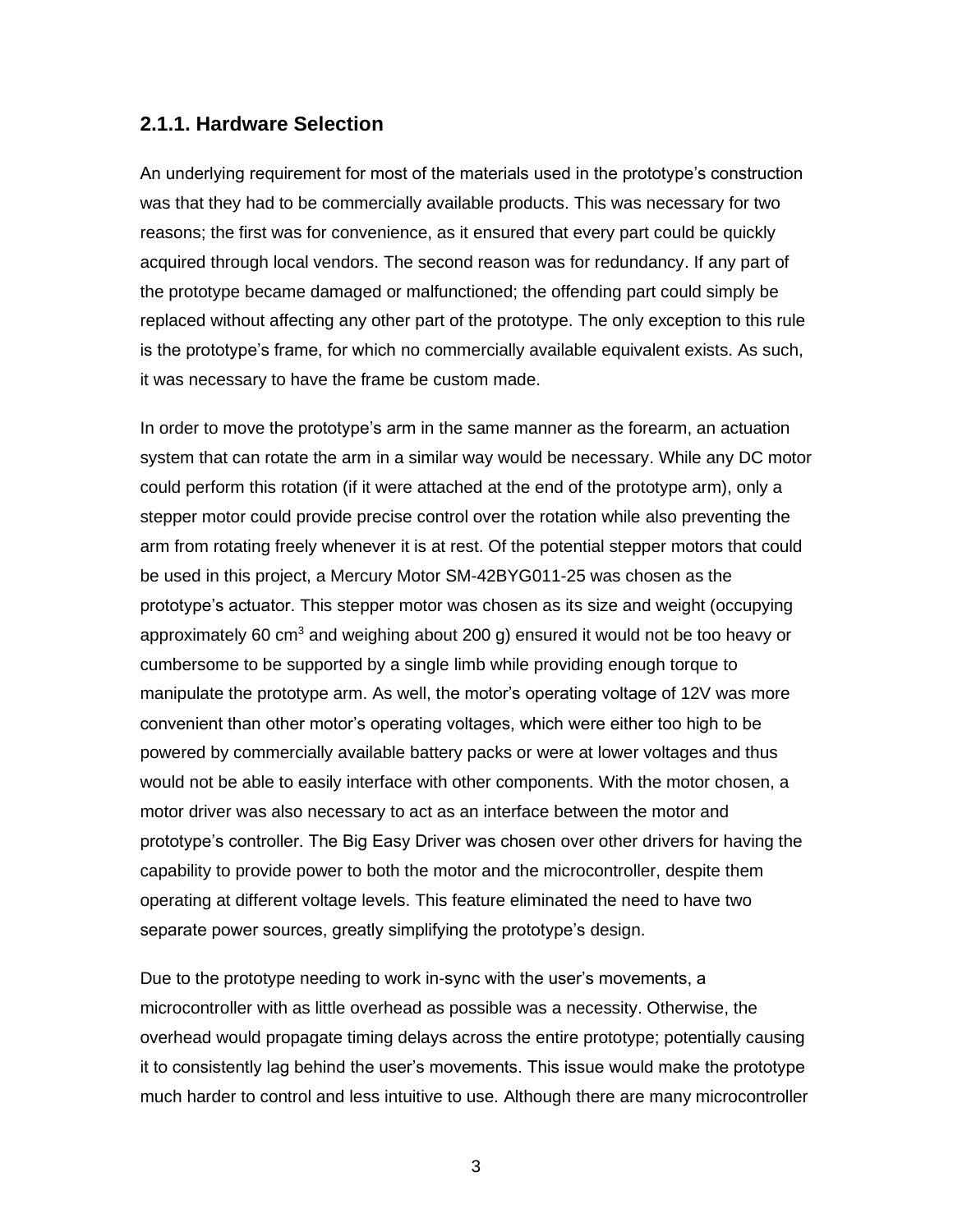boards that have such low overhead, the Arduino Uno was ultimately chosen to be used as the prototype's main controller. This was due to two features that were unique to Uno. The first being its larger array of I/O pins, which not only allowed for multiple sensors and components to be connected to a single microcontroller; but also provided extra power pathways to those components, simplifying the overall design of the prototype. The second feature is the ubiquitous nature of Arduino products. Due to their prevalence, most if not all commercially available sensor and component boards are designed to easily interface with Arduino boards. Furthermore, these products also often offer support materials to aid in the interfacing process. This support could range anywhere from simply providing the code that initializes the sensor to the Arduino, all the way to fully detailed initialization and troubleshooting guides with detailed example projects. Thus, Arduino boards are much more convenient to work with compared to other boards that would not have these considerations and/or levels of support.

Since the prototype's whole concept would rely upon an IMU, the choice of which sensor board to use to track the forearm's motion was one of the more critical design decisions that had to be made. The BNO055 was eventually chosen to act as this tracking sensor due to it having built-in data fusion software, which simplified the software design (this will be elaborated on in the next section of this thesis). Originally, the BNO055 was the only IMU being used in the prototype; but during testing it became clear that movement data from an IMU placed elsewhere on the prototype would be needed to reduce potential errors. The ICM-20948, which was being considered as the forearm tracking sensor before the BNO055 was chosen, could provide this data and thus was selected to perform that function. Although it was implemented after the prototype was already built, the extra I/O provided by the Arduino Uno allowed it to be implemented seamlessly, without requiring any changes to prototype's design.

#### <span id="page-15-0"></span>**2.2. Software**

#### <span id="page-15-1"></span>**2.2.1. The Role of the BNO055 and Euler Angles**

The BNO055 acts as the linchpin of the prototype's control algorithm due to its built-in data fusion software, which is absent in the ICM-20948. This software allows the BNO055 to determine its orientation from the data acquired by its sensors. Specifically, the BNO055 can calculate what its documentation refers to as its "X, Y, and Z Euler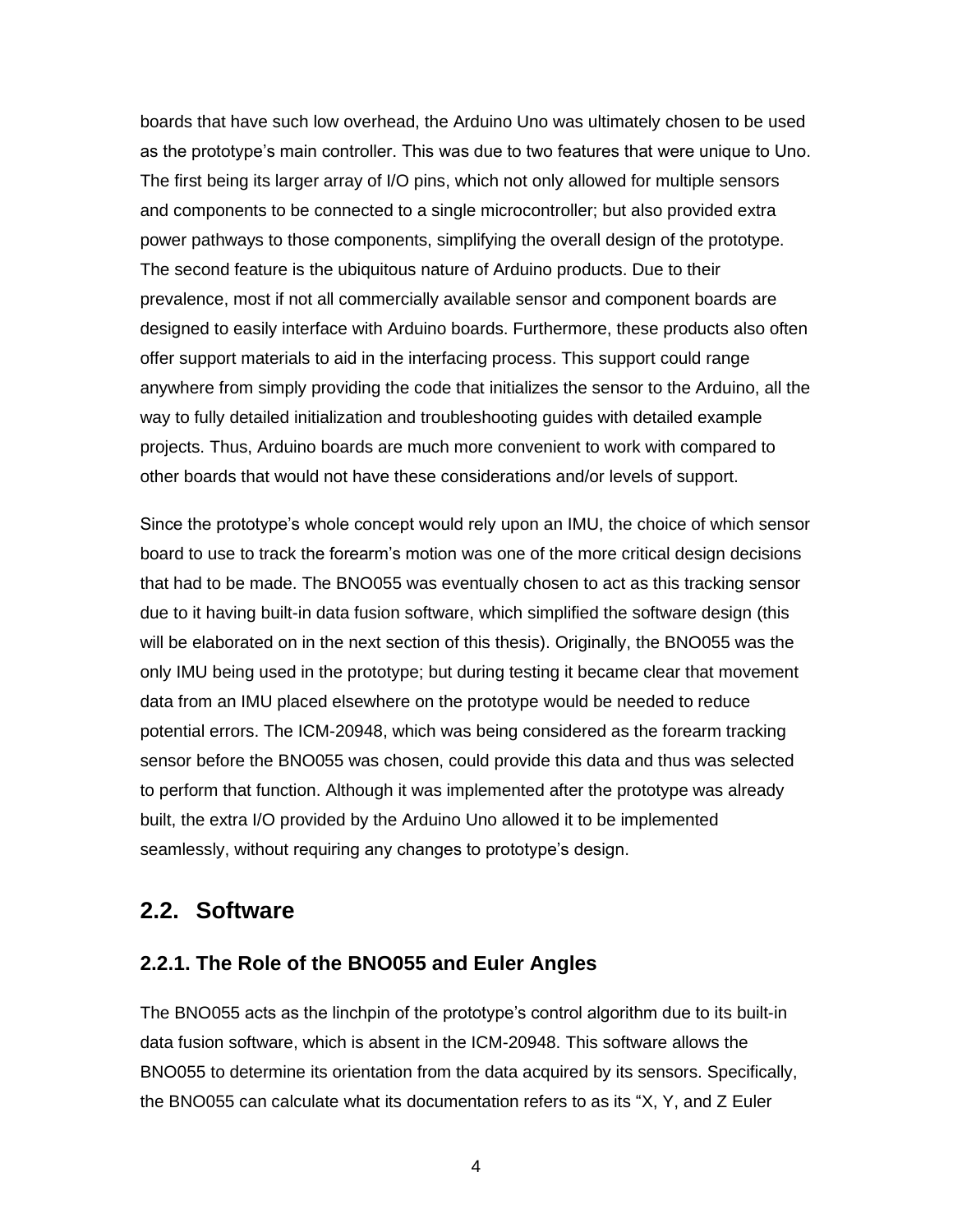angles". These correspond to the BNO055's orientation with respect to its yaw, roll, and pitch axes respectively [11], which are determined when the BNO055 is turned on (i.e., at power-on all the Euler angles will read zero). These angles are measured from the BNO055's frame of reference, which has the effect of making a rotation about one of its principal axes and the same rotation about an axis parallel to its principal axes indistinguishable to itself (see Figure 3).



*Figure 3: Rotation about a principal axis (red circle) and a parallel axis (green triangle). While the end position is different between rotations, from the body's perspective, its end orientation is the same.*

Therefore, if the BNO055 is affixed to the end of an object whose axis of rotation is parallel to a principal axis, the rotation of that object can be tracked using the relevant Euler angle. The elbow, being a joint with only 1 DOF, allows the forearm to rotate about one axis. The BNO055's yaw axis can be oriented parallel to the elbow by affixing it to the hand or wrist. As the forearm rotates, the BNO055's orientation about its yaw axis changes. Therefore, the rotation of the forearm can be tracked by tracking the change in the X Euler angle value.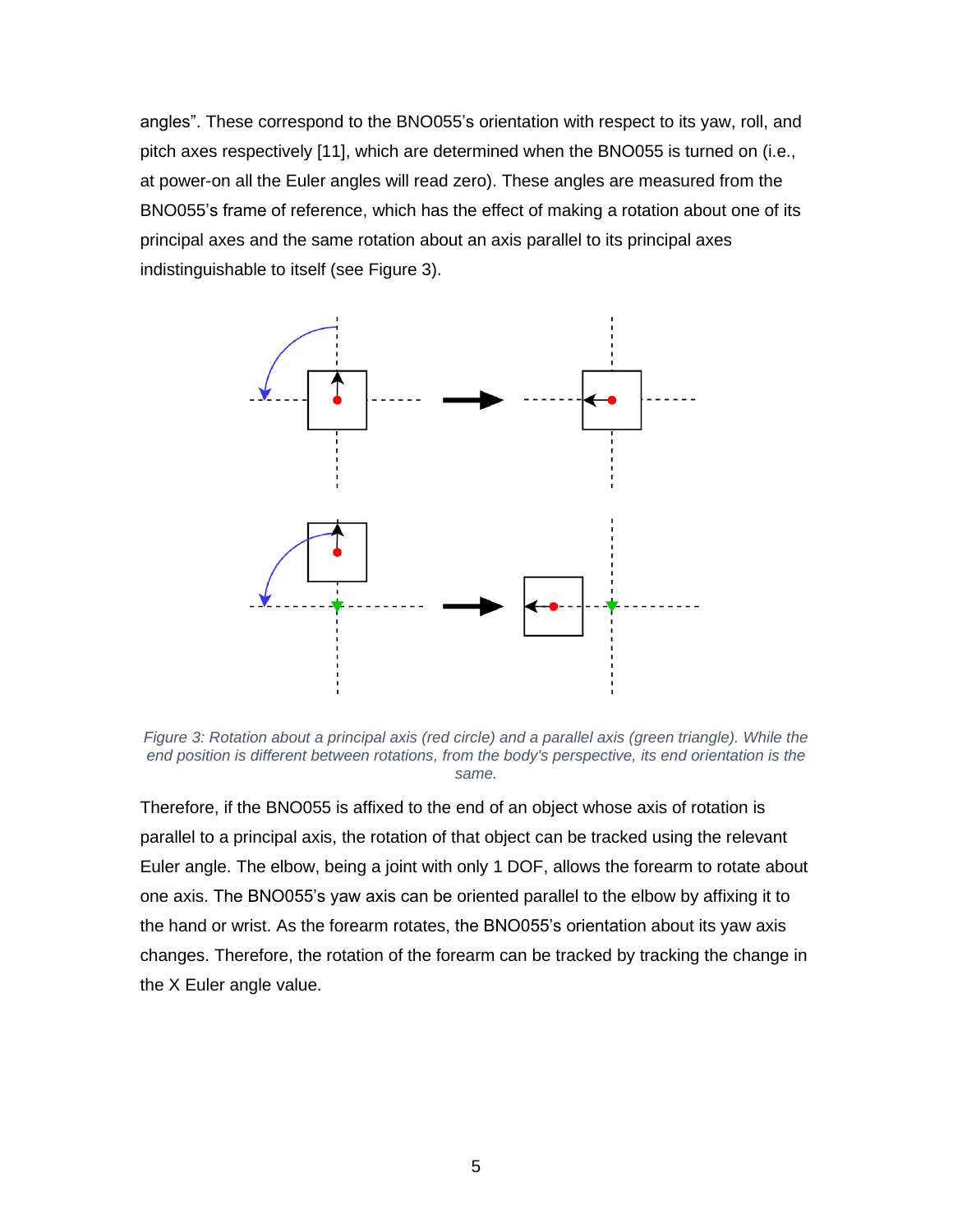#### <span id="page-17-0"></span>**2.2.2. The Prototype Control Algorithm in Detail**

Once the prototype is donned but before turning it on, the user must align their forearm with the arm of the prototype, as this alignment is required for the algorithm to work properly. Once the prototype is powered on, a moment is taken by the programming to initialize the IMUs so they can communicate with the microcontroller. During this initialization, the X Euler angle is set to zero as well as setting the stepper motor to half step mode (so the motor moves approximately 1° per step). This limits how fast the motor is able to rotate, but the smaller step size allows for greater precision. Once this initialization is complete, the algorithm activates. The core of the algorithm is rather simple in its operation: it continuously retrieves the X Euler angle reading of the BNO055 and then sets this value as the target position. It then checks if this target position is different from the previously read target position (i.e., its current position); and if it is, finds the integer difference between the two, stepping the motor that many times (with the direction determined by the difference's sign). If the target position changes while the stepper motor is running, the algorithm can update the number of steps such that the motor will reach the new position. Once the target position is reached, it is then set as the current position, and this cycle repeats. Due to the motor's step size and the alignment done earlier, this causes the arm attached to the motor shaft to rotate with the rotations of the BNO055, effectively mimicking the motion of the forearm when rotated by the elbow. This forms the core of the control algorithm, with the rest of the algorithm designed to support this core.

The first of these supports is to deal with how the BNO055 reports the X Euler angle, which is as an angle ranging from 0° to 360° [11]. This means if the BNO055 is rotated past its initial position, the X Euler angle value will wrap-around from 0 to 360 (and vice versa if it is moved back). This wrap-around and other similar discontinuities can cause erroneous rotations as the target position is suddenly up to several hundred degrees away from the current position. However, such large sudden changes in orientation are physically impossible for the elbow to perform, and therefore are anomalous and easy to identify amongst the angle data. The algorithm handles this by actively looking for these discontinuities, checking to see if the current position and target position differ by an impossible amount. If they do, the algorithm simply overrides the value of the current position and sets it equal to the value of the current target position. This prevents the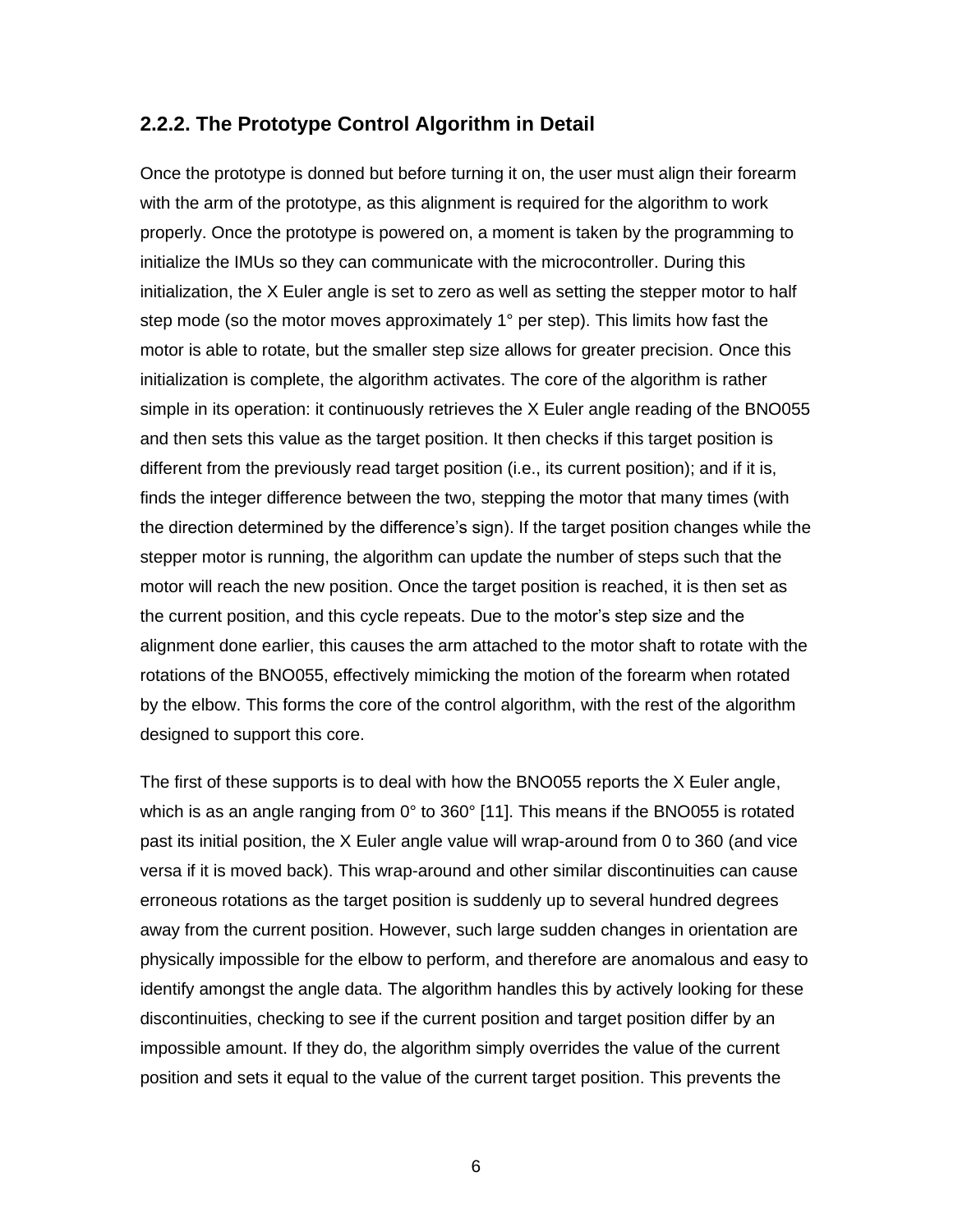discontinuity from being seen by any other parts of the algorithm, while doing so quickly and precisely enough that minimal angle data is lost in the transition.

Another support to the core of the algorithm is to manage non-elbow rotations. Since any rotation about an axis that is parallel to the BNO055's yaw axis can affect the X Euler angle, certain rotations about the shoulder will cause erroneous changes in the angle data. Indeed, even the slight change in position from the user rotating their wrist is enough to shift the X Euler angle by a few degrees. The algorithm handles these rogue rotations by using the gyroscopes of the BNO055 and ICM-20948 (which is attached to the upper-arm) to detect rotations of the wrist and rotations about the shoulder respectively. If the gyroscopes read an angular velocity beyond a threshold value (indicating they are being rotated), the algorithm continuously sets the current position equal to the target position until the rotation stops. This allows the algorithm to effectively ignore any changes to the X Euler angle caused by these rotations and resume normal operations once the rotations have stopped.

The last support for the core involves handling a particular edge case. Specifically, while the X Euler angle is quite robust in tracking the forearm's position when used with the algorithm, certain rotations combined with certain hand orientations make the X Euler angle less effective at this task. One such combination is the basic bicep curl: rotation about the elbow while the arm is against the side of the body with a supinated hand. This movement is not about the yaw axis of the BNO055 and thus cannot be tracked by the X Euler angle. However, it can be tracked using the Z Euler angle, as the rotation is parallel to the BNO055's pitch axis. Therefore, if the algorithm knows that the user is about to begin a bicep curl, it can simply change which Euler angle it is reading to maintain tracking of the forearm. The algorithm handles this by using the BNO055's accelerometers to detect when the hand is oriented for a bicep curl, as the supination of the hand creates accelerometer readings unique to that orientation. If the hand is in that position, the algorithm sets the current and target positions to the current Z Euler angle value. So long as hand remains supinated, the algorithm behaves exactly as it did for non-bicep curl movements, only now using the Z Euler angle readings instead of the X Euler angle. When the BNO055 detects that the hand is no longer supinated, the current and target position are set to the current X Euler angle value and the algorithm goes back to reading the X Euler angle data.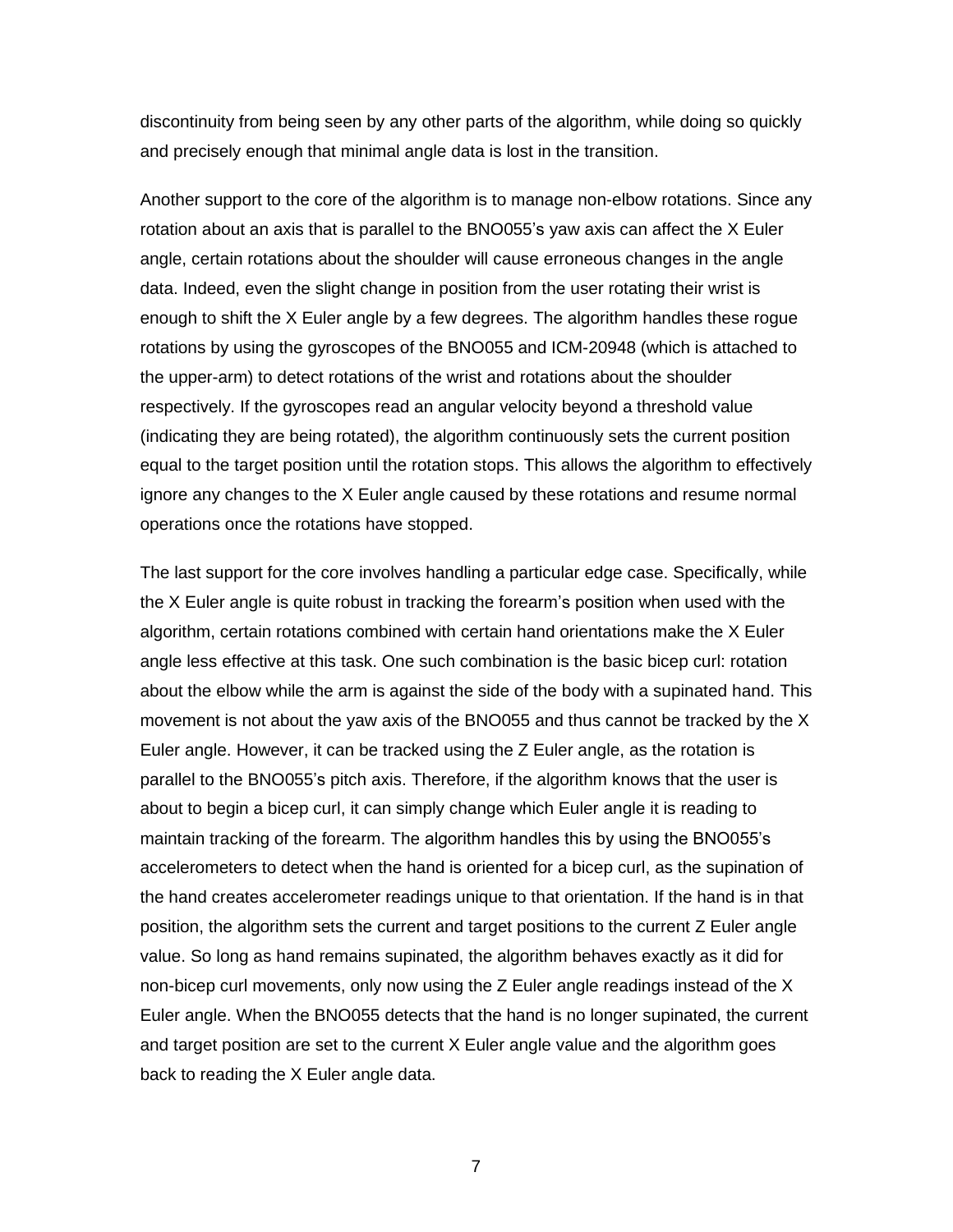Together, these supports and the core they underpin make up the control algorithm which the prototype uses. The code which implements the control algorithm on the microcontroller can be found in Appendix A.

#### <span id="page-19-0"></span>**2.2.3. Algorithm Design**

While the idea of using differences in an IMU's angular position to control a stepper motor was a constant throughout the software development; how that idea was implemented had to be adjusted between iterations. Originally, once the difference between positions was determined, the motor would be controlled using a simple loop mechanism. The loop would simply move the motor in the specified direction by a single step every time the loop was ran, repeating a number of times equal to the positional difference. While this method worked for small differences (in the range of 1-2 degrees), larger differences would cause the loop to run much longer; and while the loop was running, positional data could not to be updated. This led to issues where if the forearm were moved during one of these longer loops, the prototype would not be able adjust for this change and thus cause the prototype arm to end up at the wrong position. This issue was solved by having the movement be handled by specialized stepper motor code libraries. These libraries allow the algorithm to perform as explained in the previous section, which includes giving the prototype the ability to update positional data while the motor is running.

Initially, the prototype's software was evaluated using a simple testing setup, which was effectively a deconstructed version of the prototype. This setup was used to test the core of the control algorithm; both to ensure that it worked with the selected hardware and to determine how certain parameters (such as step resolution and motor speed) affected the core's performance. Once it was determined that the core was functioning optimally, the testing setup was dismantled, and its parts used to construct the prototype. With the prototype built, testing could now be performed while it was being worn and operated by a user. This testing revealed the issues discussed in the previous section (i.e. the X Euler angle wrap-around, non-forearm movement causing rotations, and the curl edge case). The supports to the control algorithm which either eliminate or minimize these issues were implemented in the order they were described earlier.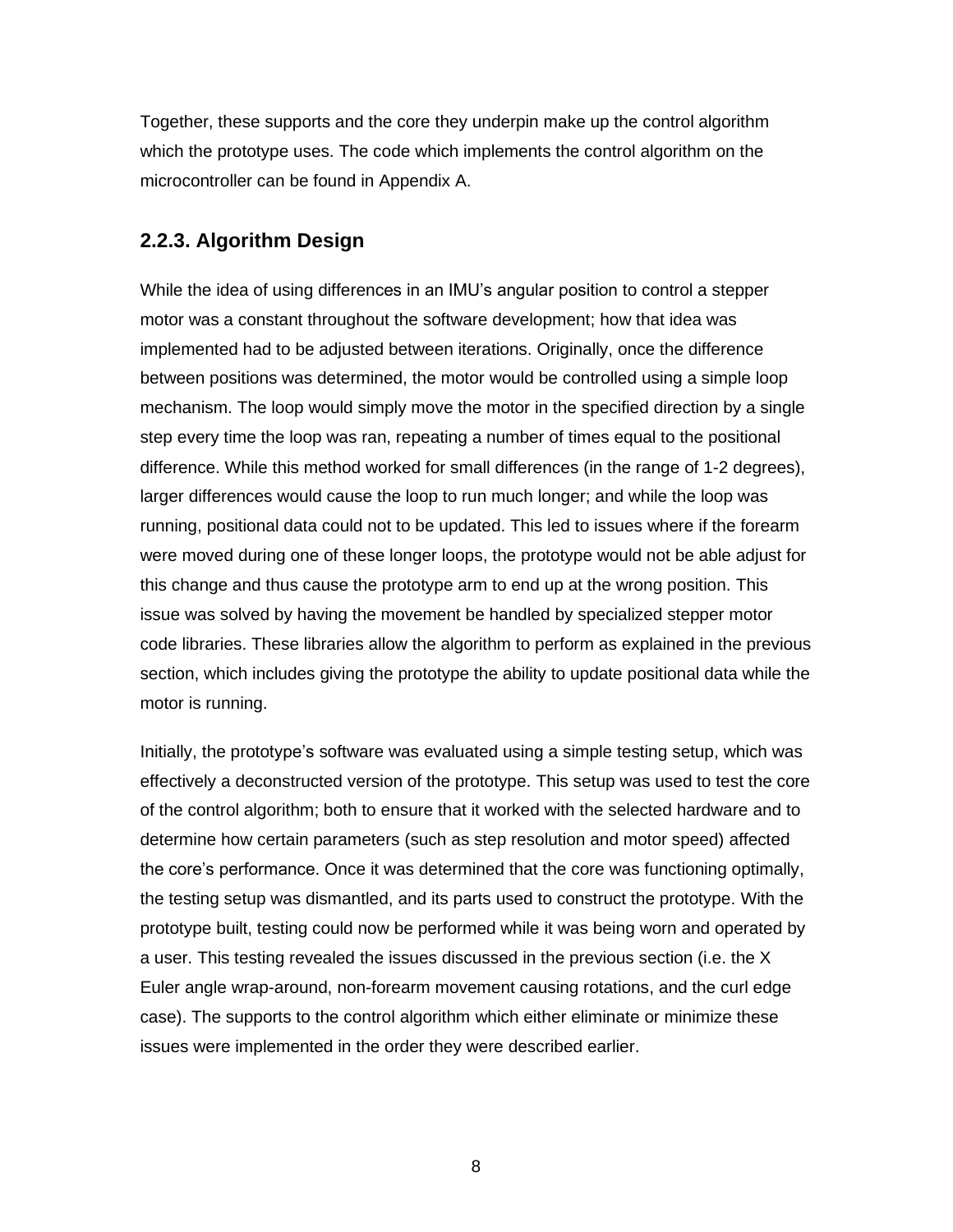This control algorithm allows the prototype to be controlled entirely through the monitoring of an IMU's angular position. While it is true that angular velocity and linear acceleration are also used in the algorithm, this data is used entirely for error checking. If the algorithm were to simply ignore this data, the prototype could still be operated but with errors being more likely to occur. Technically, the BNO055 does also use angular velocity and acceleration data to determine its angular position via its data-fusion software. However, since the algorithm is only reliant on the resultant position data, the velocity and angular acceleration are not considered necessary variables to the prototype's control algorithm. This is because, from the algorithm's perspective, it does not care how the BNO055 determines its position, just that is able to do so. Since the control algorithm uses only angular positioning, other control methods found on currently existing exoskeletons (such as directly measuring torque and forces created by the limb) are also not used.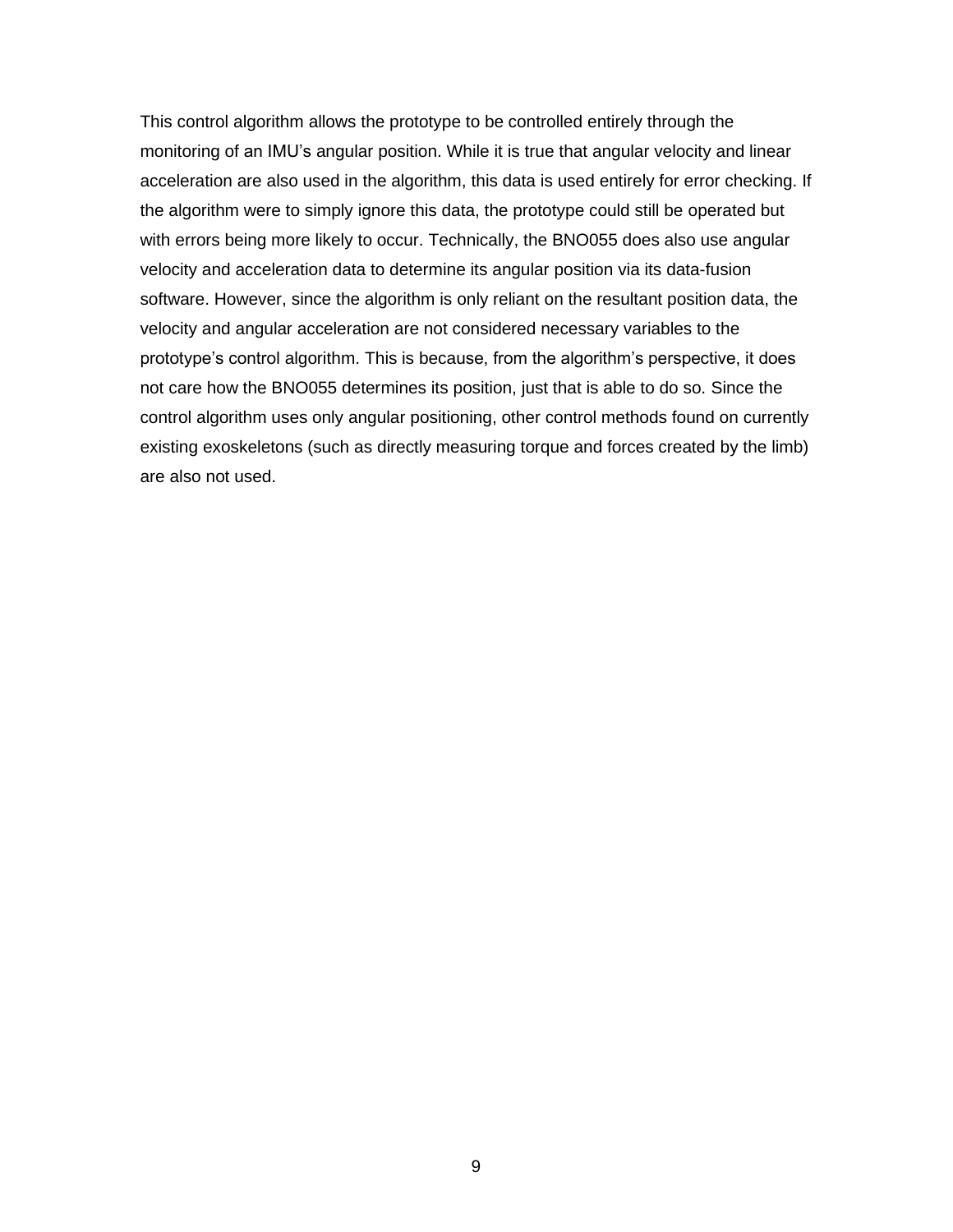## **Chapter 3.**

## <span id="page-21-0"></span>**Prototype Evaluation**

The prototype is successfully capable of mimicking the user's forearm motion in most circumstances. It is comfortable to wear for extended periods of time, requires very little training to use effectively, is inexpensive to produce, and can be made entirely from commercially available products. However, the limitations to the prototype's motion tracking ability do limit its robustness, and its current battery limits usage of the device to only a few hours of continuous use.

### <span id="page-21-1"></span>**3.1. Movement Tracking and Mimicry**

When dealing with movements just about the elbow, the prototype performs marvellously. When properly aligned, the prototype can track and follow the rotations of the forearm, keeping its arm aligned to the BNO055 on the user's hand through a variety of different orientations. This tracking is effective at forearm rotations up to approximately 90° per second, with faster rotations increasing the potential for misalignment. This is because the more sudden deceleration needed to stop a faster rotation is more likely to trigger the wrist rotation detection by accident, which has the effect of stopping any prototype arm movements in progress. However, even if this was not the case, the motor being driven in half step mode creates a limit to how fast the motor is able to turn; and thus faster forearm rotations could still potentially cause issues due to the user being able to "outrun" the prototype arm.

The prototype can also maintain alignment during complex arm movements (i.e., movements involving elbow, shoulder and/or wrist rotations) but this requires a caveat. Due to the way the algorithm handles rotations of the wrist and about the shoulder, any forearm movement while the wrist or shoulder is rotating is not tracked by the prototype's arm. Therefore, wrist and shoulder rotations must be done before or after rotating the forearm, which has the effect of requiring the user to perform any complex arm movement as a series of individual steps (e.g., rotate about shoulder, then rotate about elbow, then rotate the wrist) to maintain alignment.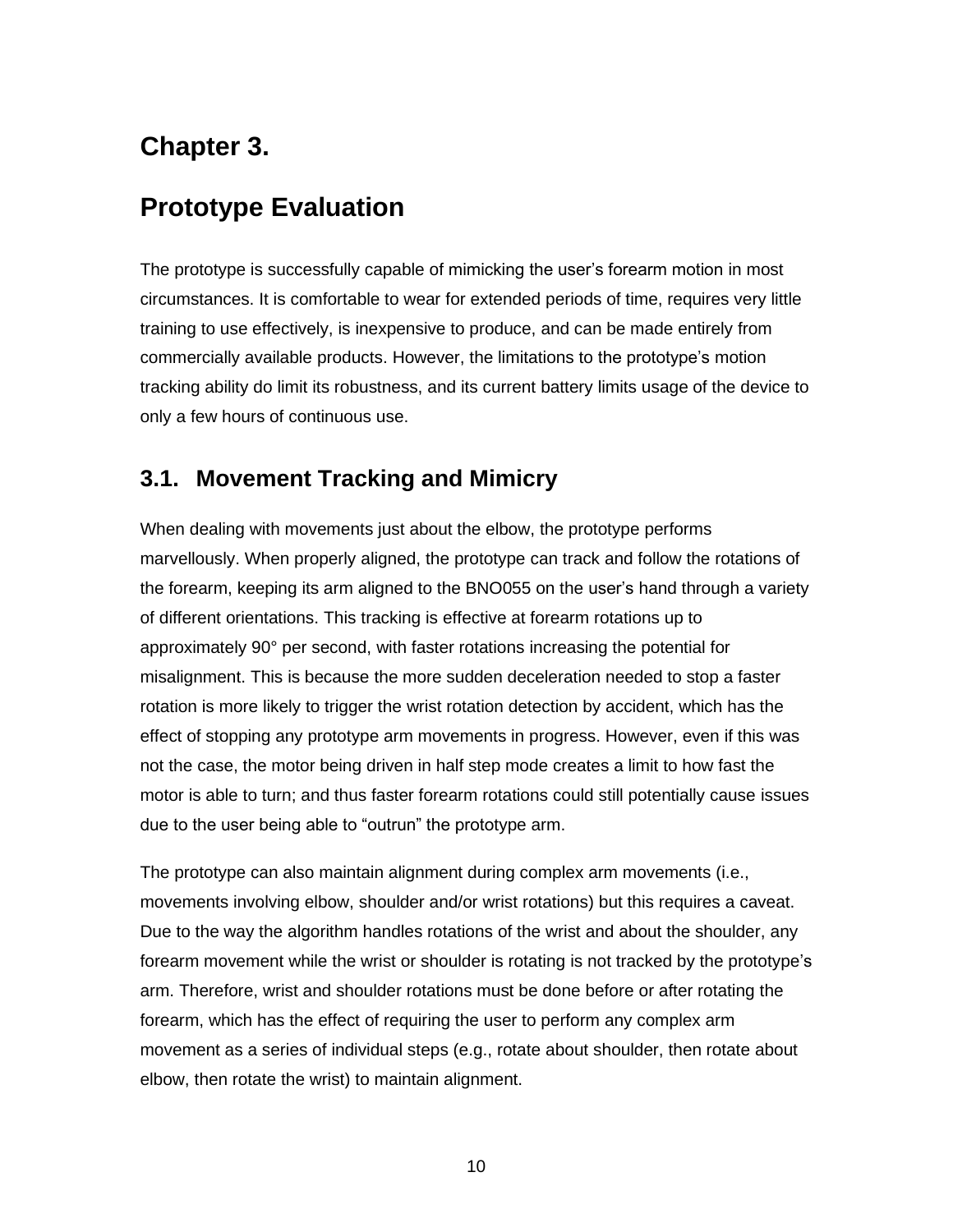Since there is no mechanism to provide positional feedback to the control algorithm, if the prototype arm becomes unaligned it is incapable of re-aligning itself without user input. The most common way the arm can be unaligned is due to detecting X Euler angle changes from wrist and shoulder rotations that do not exceed their angular velocity detection thresholds. These occur most often if the shoulder is rotated horizontally by less than approximately 15° or the wrist is rotated less than approximately 45° per second. However, there are methods to realign the arm with the forearm without fully resetting the prototype. Abduction or adduction of the wrist can be used to adjust the prototype arm's position by up to approximately 5° in either direction, which can be used to make small adjustments. If a larger positional adjustment is needed, the user can adjust their forearm to realign it to the prototype arm while rotating their wrist, as the prototype arm will not move while sufficient wrist rotations are detected.

While the bicep curl edge case is mentioned specifically, there are other edge cases that exist where the Z Euler angle would be a more effective at tracking the forearm's position. These include a bicep curl with a pronated hand, forearm rotations involving a supinated hand with the arm parallel to the ground, and forearm rotations towards the body's midline while the arm is held vertically above the head with the palm also facing the midline. However, these edge cases are not handled by the algorithm in the same way as the basic bicep curl; and as such if the user performs any of these specific motions, it will cause the prototype to become unaligned. The primary reason they are not handled is that these configurations create no data values that are unique to them over their full range of motion. Thus, there would be no way for the prototype to reliably identify that it is in one of those configurations. Therefore, even if there was something that handled these edge cases, there would very likely still be loss of positional data which would cause the prototype to become misaligned. There would even be a possibility that, due to the lack of any unique identifiers, any handling protocol built for these edge cases could trigger and interfere with routine operations. As such, the prototype does not handle these edge cases to minimize any potential disruptions to its other processes.

Although the prototype is portable, it operates at maximum effectiveness when the user is stationary. If the user walks around while operating it, there is a significant chance that the prototype will become misaligned as the motion of walking can change the Euler angle value even if the user's arm is held stationary. As with the edge cases mentioned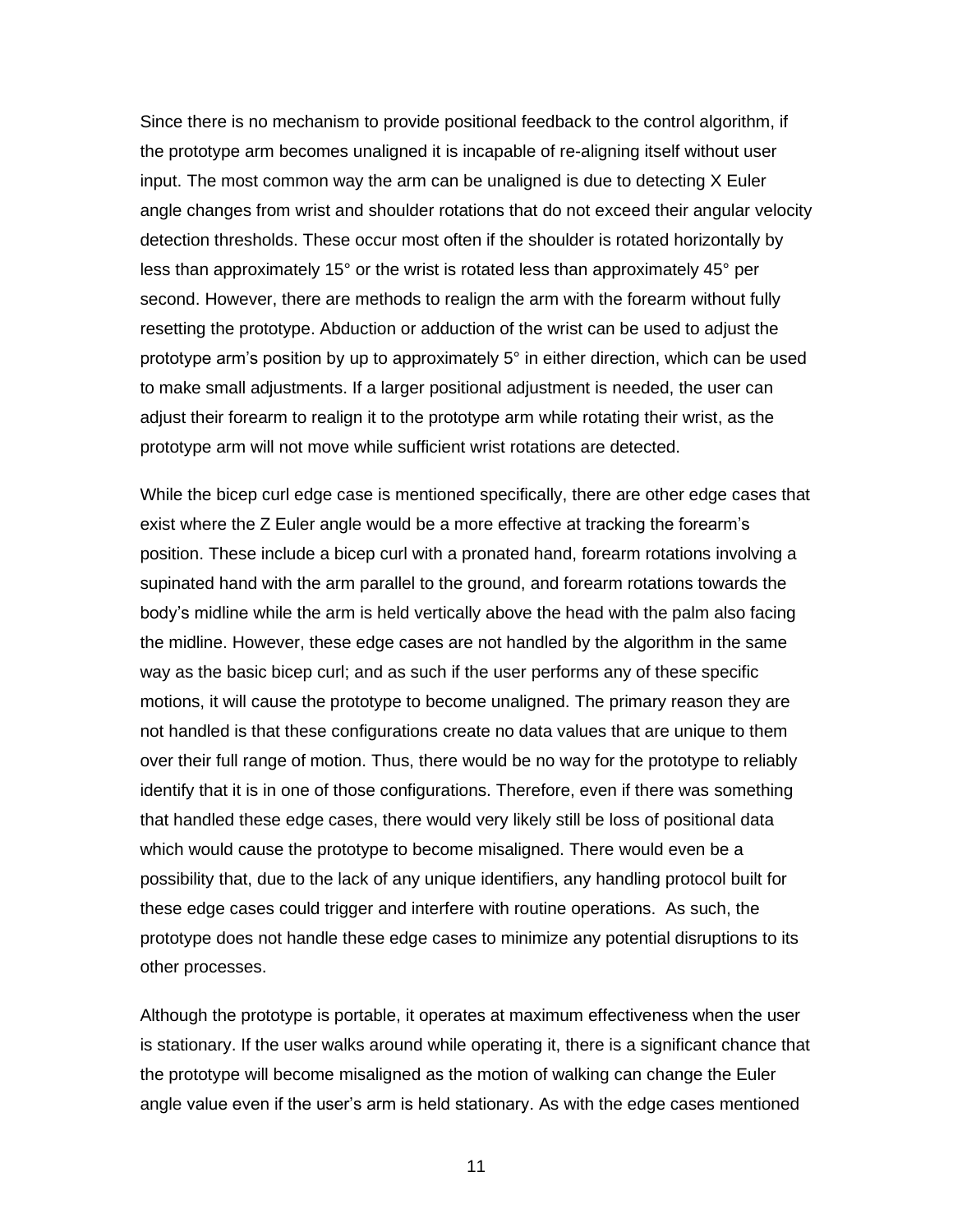previously, there is no data that can uniquely identify walking against other movements. Therefore, the prototype does not handle any angle change caused by walking, as any attempt to do so could negatively affect its overall performance. However, while walking there is very little to no movement about the elbow. Therefore, if there was a way to uniquely identify walking, the Euler angle changes it creates could be managed in a very similar way to how the prototype handles shoulder and wrist rotations (i.e., ignoring any Euler angle change while walking is detected).

### <span id="page-23-0"></span>**3.2. Comfort and Ease of Use**

The prototype is capable of being entirely donned, doffed, and activated with the user's opposite arm (i.e., the arm not wearing the prototype). The harness consists of three straps with ladder locks which allow the prototype frame to be securely fastened to the upper arm, while spreading the constrictive pressure between them such that they do not cut off the user's circulation. The stepper motor is also well insulated to prevent the user from being burned by the motor heating up during prolonged use. These factors, combined with the fact the prototype weighs only approximately 650 grams, allows it to be worn for extended periods of time without causing significant discomfort or fatiguing the user. However, the harness may occasionally need to be retightened over time, as the straps may shift in the ladder locks.

Since the prototype is entirely controlled by the user's forearm movement, learning how to use the prototype requires no special training beyond learning how to break down complex arm movements into individual steps and how to re-align in the event of the arm falling out of alignment. This allows for the prototype to be learned quickly, and thus easy to use for a variety of users.

### <span id="page-23-1"></span>**3.3. Battery Life**

In a worst-case scenario, the prototype draws approximately 360 mA of current during operation. Although the actual current draw of the prototype may be less than this, it is a fair assumption that the prototype's typical current draw is approximately this value; as the stepper motor draws an effectively constant 330 mA of current while the prototype is active, and thus the difference between any typical scenario and the worst-case scenario is at most a few tens of milliamps. Considering the prototype's power source (Eight 1.5 V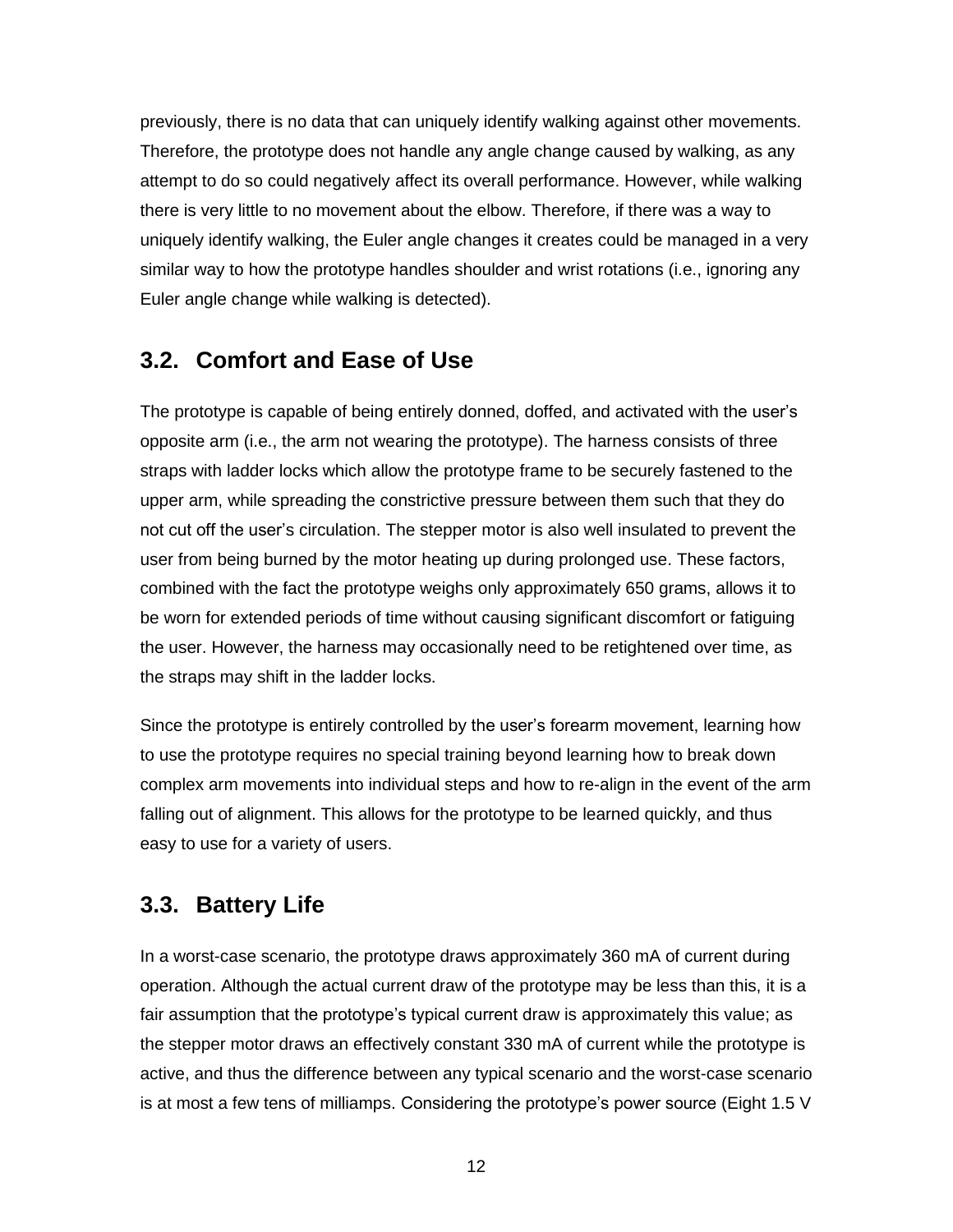AA Duracell alkaline batteries) and assuming that each of the battery cells are used equally, the prototype is estimated to be able to run continuously for up to three to five hours [12]. This range is because the prototype can work at voltages lower than its power source's typical output. The electrical components of the prototype require only 5 V to operate, and the stepper motor can run at voltages lower than 12 V but drives with less torque if it does so. Thus, the range of voltages that would still allow the prototype to be functional is potentially quite wide, as very little torque is required to rotate the prototype's arm.

### <span id="page-24-0"></span>**3.4. Cost**

In terms of material cost, the prototype costs just under \$360 to build (see Appendix B for a full cost breakdown). This makes the prototype relatively inexpensive to build, owing to the fact that it is made entirely with commercially available sensors and materials. The material costs can be broken down into seven categories: the electronics (which includes the motor, motor driver, IMUs, and microcontroller), the textiles, the power source, the frame, the arm, the connecting materials (such as wires), and the assembly materials (such as solder, glue, Velcro, etc.). Figure 4 shows the percentage of the material costs that each category represents.



**Material Costs of the Prototype by Category** 

*Figure 4: Percentage of Material Cost per Category*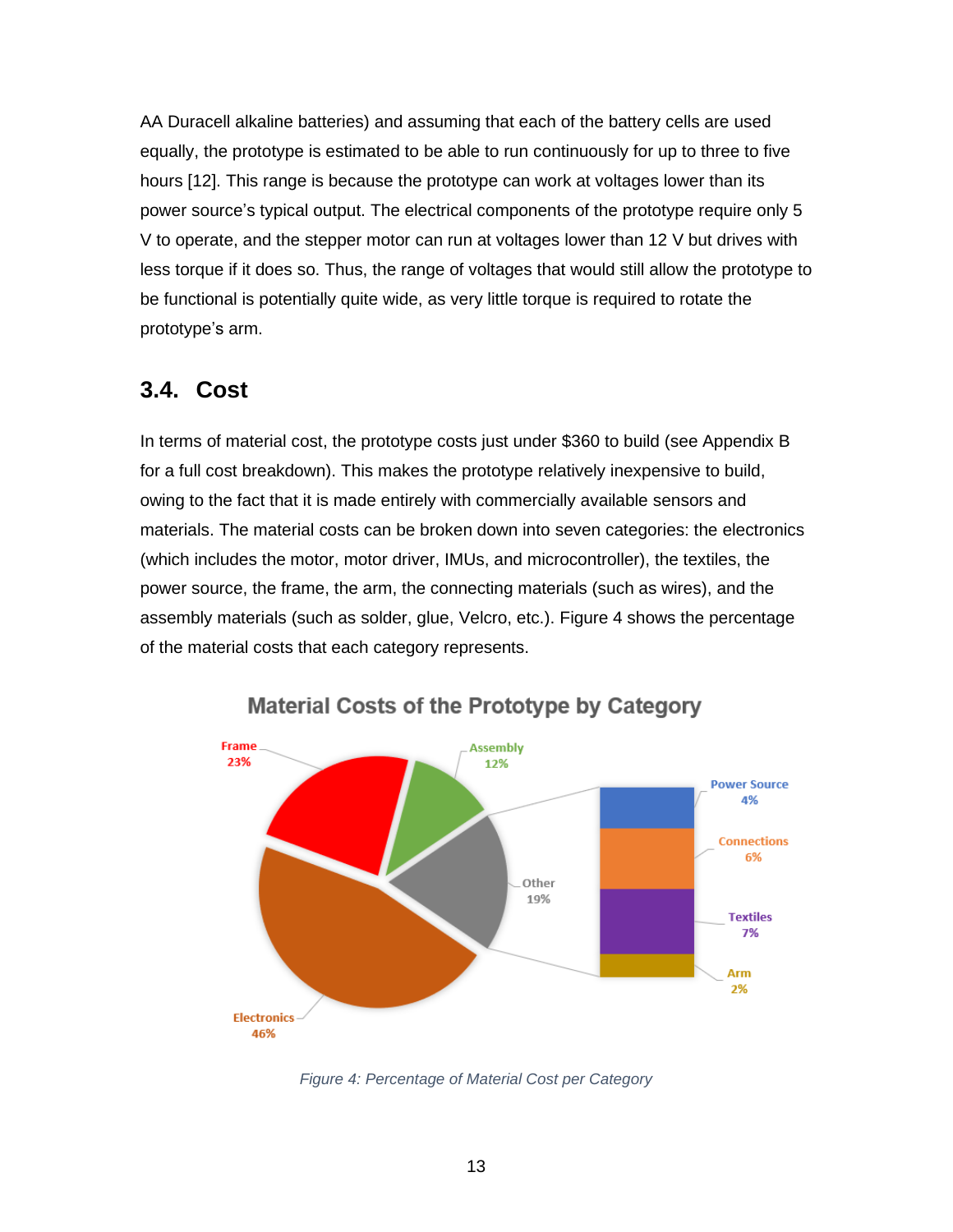The electrical components being responsible for a majority of the material costs is expected, as they are critical to the prototype's function. However, the frame being responsible for nearly a quarter of these costs is unusual. This is due to the frame being a 3D printed item, which means unlike the prototype's other materials, it is not massproduced, making it significantly more expensive than if it were.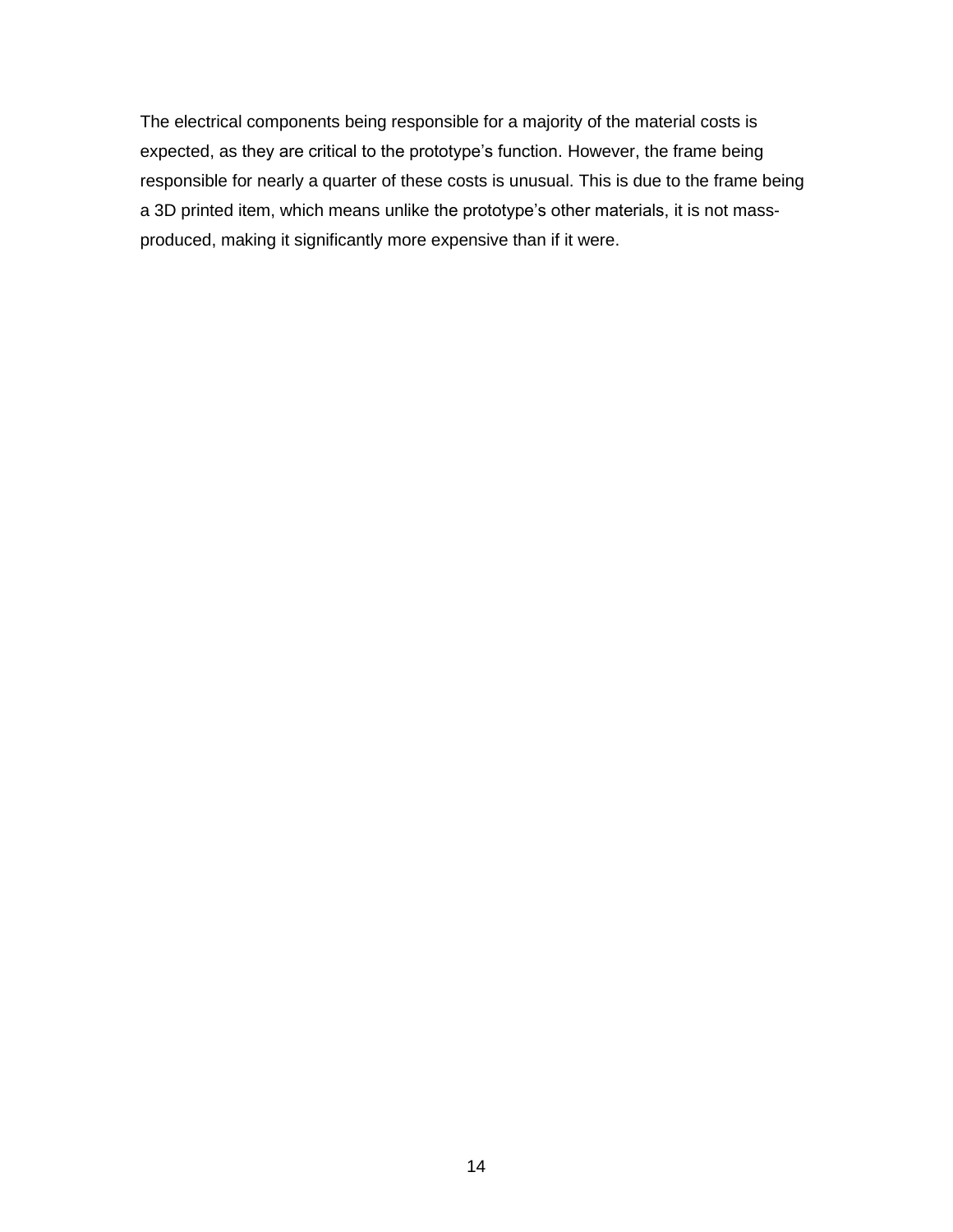## **Chapter 4.**

## <span id="page-26-0"></span>**Future Work**

While the prototype being made entirely of mass-produced products makes it very replicable and inexpensive, utilizing more bespoke products in future iterations would significantly increase the prototype's functionality. Two areas where this is most apparent are in the prototype's harness and battery. The current harness, while functional, does suffer from needing to be occasionally retightened or readjusted. Furthermore, it concentrates most of the weight of the prototype onto one limb. This limits the weight of the prototype to weights that can be comfortably managed with just that limb. An improvement would be for the prototype to utilize a harness system like those found in upper-arm prosthetics (see Figure 5 for an example). These would still allow the user don, doff, and activate the prototype with only one arm, but also spread the prototype's weight across the body. Depending on how this harness is implemented, the prototype could even be rearranged such that parts of it could be distributed across the harness, to further reduce the amount of weight acting solely on the limb.



#### *Figure 5: A Below-Elbow Chest-Strap Harness for an Upper-Extremity Prosthetic. Adapted from [13]*

Likewise, the current battery is only guaranteed to power the prototype for a few hours and is quite heavy, being responsible for nearly a third of the prototype's weight. A highcapacity Lithium-based battery would not only allow the prototype to run for longer, but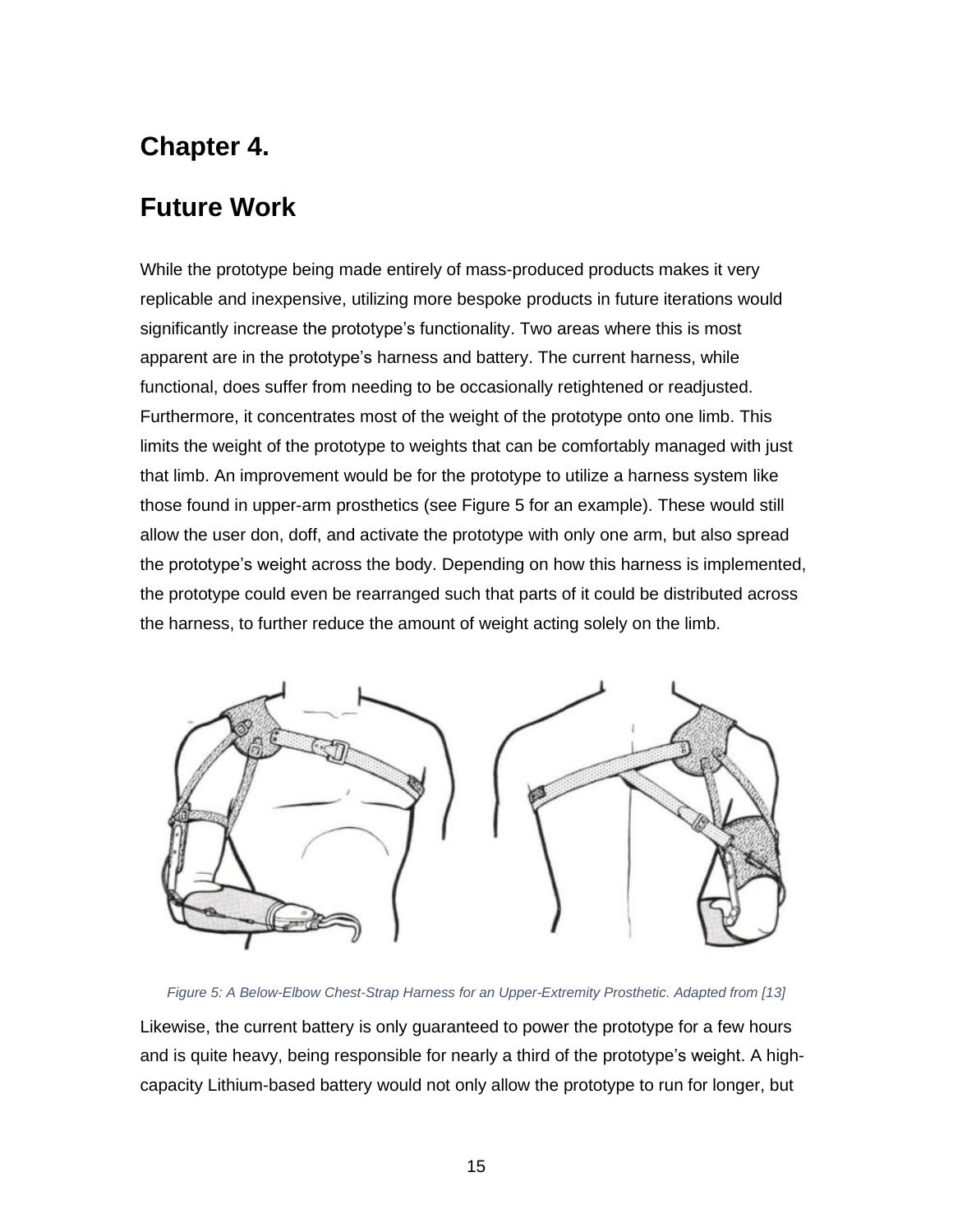possibly be even lighter than the current battery. The battery could also be positioned such that it is attached to the user's belt or elsewhere on an improved harness, to further reduce any discomfort caused by its weight or size.

One of the biggest limitations the current prototype has is the inability to reliably identify certain movements and configurations of the hand and arm. Future iterations can solve these issues by using additional sensors to provide greater data resolution. One example is adding an accelerometer which would sit over the user's pectoral area. This would detect whether the user is walking (from lateral acceleration readings), without accidentally detecting motion from the user just moving their arm. This would provide unique data for walking, and thus allow the prototype to handle any Euler angle changes caused by walking without potentially interfering with anything else. Another example would be adding a gyroscope to the user's hand specifically designed to track the hand's orientation. This, along with data about the position of the arm (from an IMU such as ICM-20948), would allow the prototype to know the exact orientation of both the user's hand and arm. This in turn would allow the prototype to easily identify when the user is in an orientation that corresponds to an edge case, which would allow for the prototype to be handle those cases more effectively. Of course, these sorts of changes cannot be made in a vacuum and would require other modifications to be implemented for them to work properly. The pectoral accelerometer would require a change to the harness such that a sensor could be placed there, and the addition of more sensors would require a microcontroller with more data inputs and power pathways to handle them.

Although misalignments caused by shoulder and wrist movements can still happen, the difference between the user's forearm and the prototype arm are small, usually no larger than approximately 15°. While the user can manually adjust their forearm to re-align themselves following these misalignments, an improvement that future iterations could implement is a way for the prototype to automatically correct these small positional discrepancies. This would not only reduce the instances of the user having to manually re-align the prototype but could also be used to ensure proper initial alignment during the prototype's start-up. One way this could be implemented is with some form of intensity detection. The idea would be that a detector of some specific stimuli (e.g., a certain frequency of light or sound) would be attached to the prototype's arm, while an emitter of that stimuli is attached to the glove of the prototype. After every movement of the prototype arm, the detector would check if the intensity it is reading is within a range that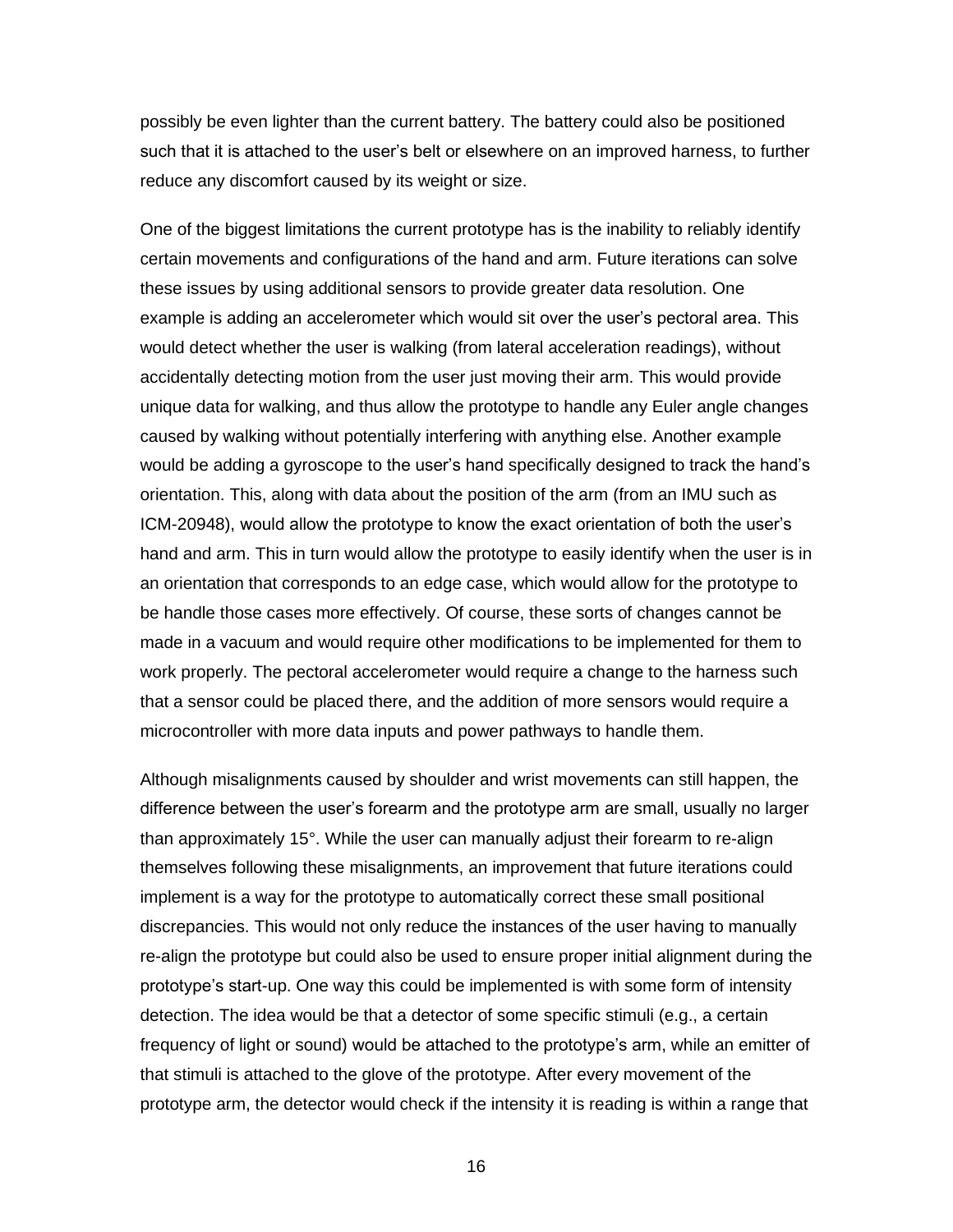indicates it is aligned (i.e., within a certain distance of the emitter). If it is not, the prototype would automatically move the arm towards the emitter until values in the alignment range are detected. This method would require that whatever stimulus is chosen is not present in the environment the prototype is being used in, otherwise the detection would be vulnerable to confused false positive readings. Another method could be to attach an IMU to the prototype's arm and compare the Euler angle readings from it and the IMU on the user's hand to determine if a misalignment has occurred. If the readings do not match then the prototype can rotate the arm back into alignment, rotating to minimize the difference between the two angle readings until alignment is maintained (i.e., the angle reading from both IMUs match or are within a certain tolerance). However, this method would require that both IMUs be precisely synchronized with each other and remain that way for as long as the prototype is being used. These are just two of potentially many different methods that could implement this automatic correction feature; because of this, further research would need to be performed to determine which method would work the best for this particular purpose.

The actuation system is an obvious area in which future iterations of the prototype could be improved. While the current method of actuation does effectively demonstrate an IMU based control system, it lacks the power necessary to rotate any arm that was not built specifically to weigh as little as possible. Naturally, this design constraint limits the construction of the prototype arm: both in what materials can be used to build the arm itself and what (if any) sensors and accessories can be attached to it. Future iterations could implement stronger actuation systems, which in turn would allow the prototype arm to be heavier. This extra weight allowance could allow sensors to be attached to the arm to provide more positional data to the control algorithm; or potentially even allow for the addition of some form of manipulator to the arm, to give it some form of functionality. Although this change could be as simple as using a stepper motor capable of driving more torque, this could also include implementing a completely different style of actuation. Since any actuation method that can perform rotations as small as  $\pm 1^{\circ}$  could technically work as a potential replacement, further research would be needed to determine which methods would provide more power while minimizing any increases in weight and maintaining similar levels of precision as the current method.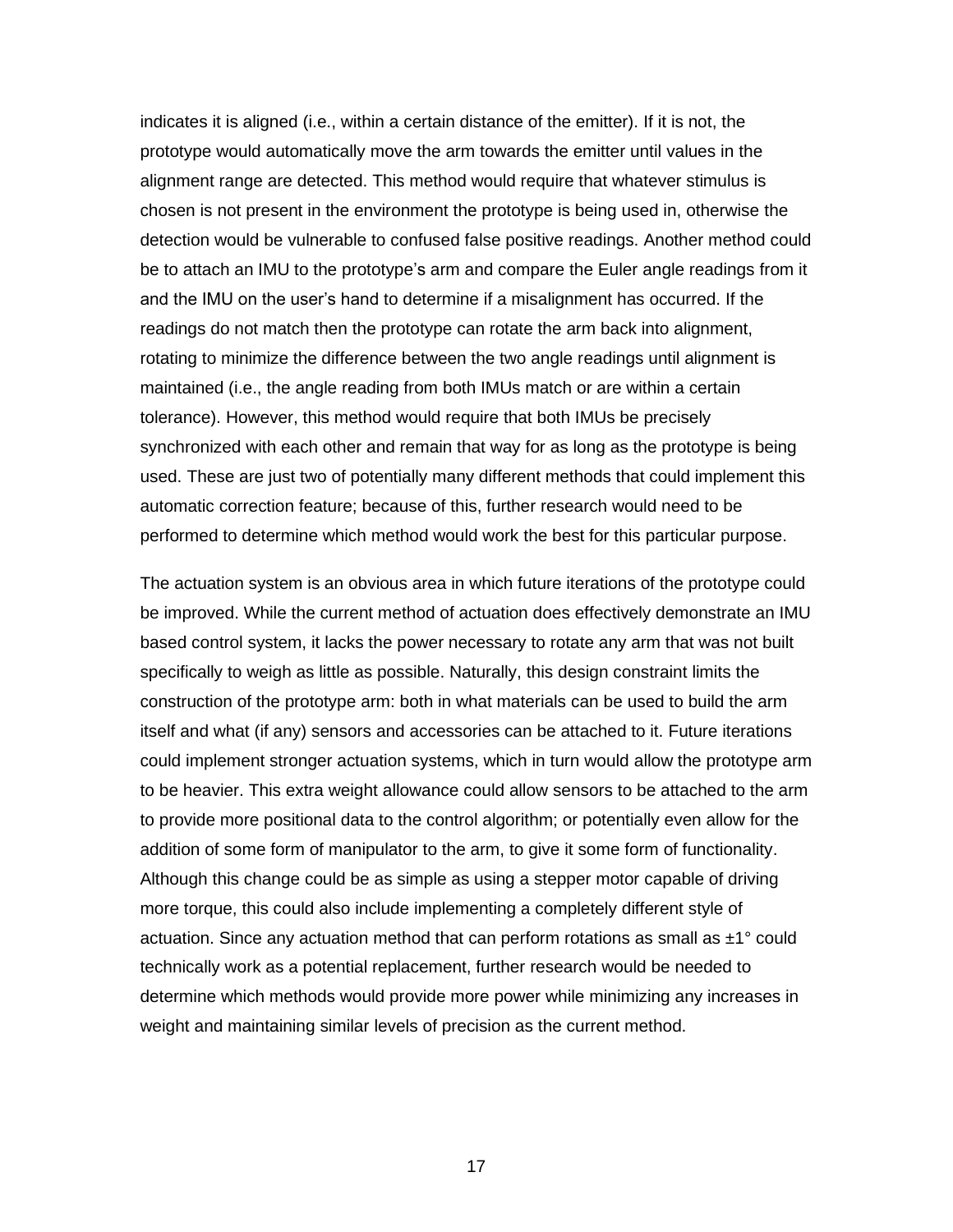## **Chapter 5.**

### <span id="page-29-0"></span>**Conclusion**

In this thesis, we developed a person-portable exoskeleton prototype that demonstrates an IMU-based control system. This prototype uses the Euler angles generated by the IMU to track the motion of the forearm. This is possible because the Euler angles can detect rotations not only of the IMU itself, but also rotations about a parallel axis (such as about the elbow when the IMU is attached to the hand). The prototype detects these forearm rotations, and then has its own arm perform the same rotation, essentially mimicking the motion of the forearm. The prototype is successful in demonstrating this control methodology; being capable of mimicking rotations of the forearm in a variety of different orientations while being relatively inexpensive to build. However, the inability to reliably identify and handle certain movements and a lack of power in the actuation system does significantly limit the prototype's overall functionality; but these problems do have potential solutions which could be implemented in future iterations of this exoskeleton. Despite these issues, the prototype still demonstrates how IMUs can be used to control an exoskeleton with a minimal apparatus; in the hope that with future research building on this idea, powered exoskeletons can be built lighter and smaller than ever before. A live demonstration of the prototype will be performed during the thesis defense as a compliment to this thesis.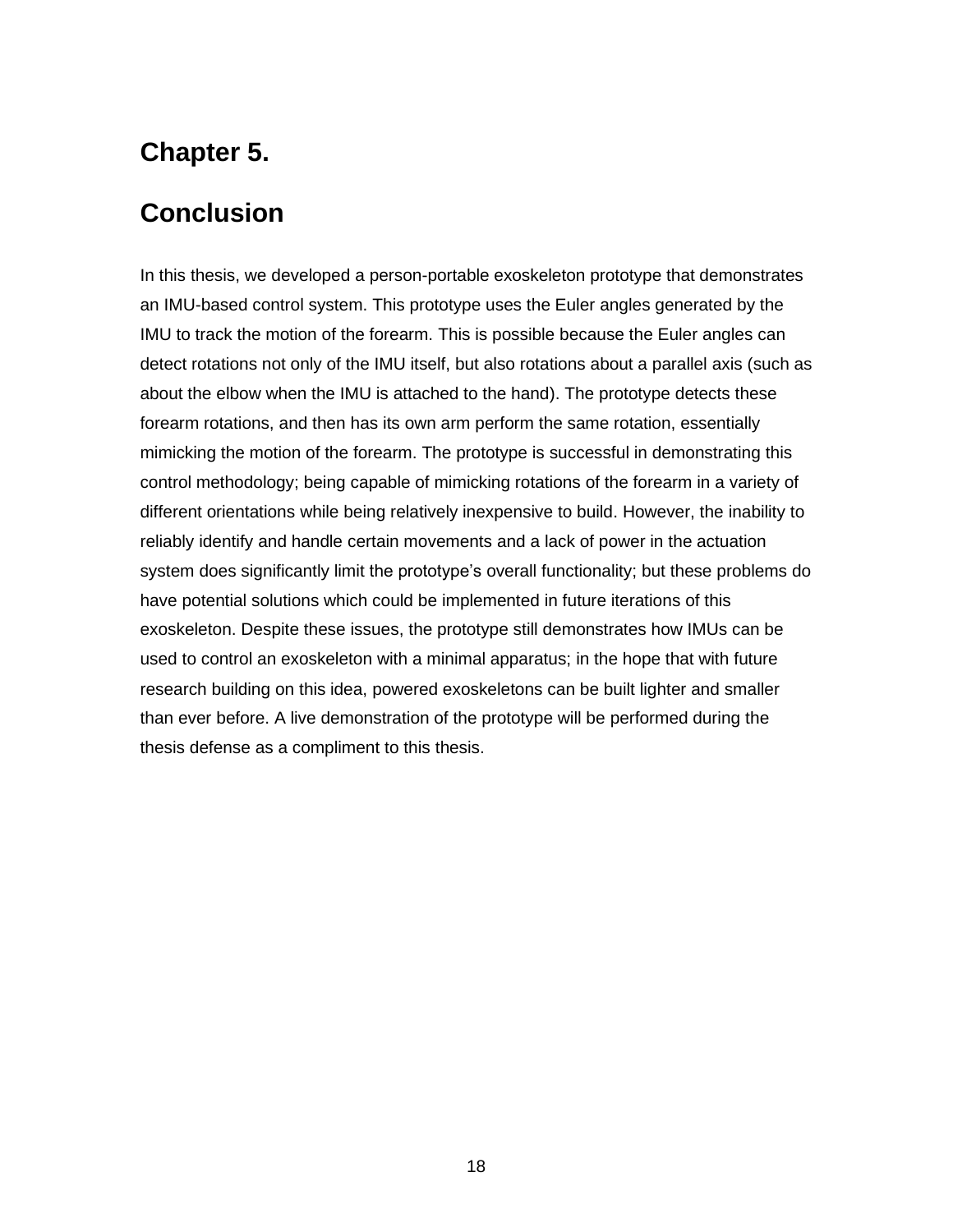## <span id="page-30-0"></span>**References**

- [1] H. Lee, W. Kim, J. Han, and C. Han, "The technical trend of the exoskeleton robot system for human power assistance", *International Journal of Precision Engineering and Manufacturing*, vol. 13, no. 8, pp. 1491-1497, 2012. Available: 10.1007/s12541-012-0197-x.
- [2] M. de Looze, T. Bosch, F. Krause, K. Stadler, and L. O'Sullivan, "Exoskeletons for industrial application and their potential effects on physical work load", *Ergonomics*, vol. 59, no. 5, pp. 671-681, 2015. Available: 10.1080/00140139.2015.1081988.
- [3] H. Lo and S. Xie, "Exoskeleton robots for upper-limb rehabilitation: State of the art and future prospects", *Medical Engineering & Physics*, vol. 34, no. 3, pp. 261- 268, 2012. Available: 10.1016/j.medengphy.2011.10.
- [4] L. Marchal-Crespo and D. Reinkensmeyer, "Review of control strategies for robotic movement training after neurologic injury", *Journal of NeuroEngineering and Rehabilitation*, vol. 6, no. 1, 2009. Available: 10.1186/1743-0003-6-20.
- [5] H. Kazerooni, "The human power amplifier technology at the University of California, Berkeley", *Robotics and Autonomous Systems*, vol. 19, no. 2, pp. 179- 187, 1996. Available: 10.1016/s0921-8890(96)00045-0.
- [6] K. Kong and D. Jeon, "Design and control of an exoskeleton for the elderly and patients", *IEEE/ASME Transactions on Mechatronics*, vol. 11, no. 4, pp. 428-432, 2006. Available: 10.1109/tmech.2006.878550.
- [7] C. Fleischer, C. Reinicke and G. Hommel, "Predicting the intended motion with EMG signals for an exoskeleton orthosis controller", *2005 IEEE/RSJ International Conference on Intelligent Robots and Systems*, 2005. Available: 10.1109/iros.2005.1545504.
- [8] A. Filippeschi, N. Schmitz, M. Miezal, G. Bleser, E. Ruffaldi and D. Stricker, "Survey of Motion Tracking Methods Based on Inertial Sensors: A Focus on Upper Limb Human Motion", *Sensors*, vol. 17, no. 6, p. 1257, 2017. Available: 10.3390/s17061257.
- [9] A. Noccaro, F. Cordella, L. Zollo, G. Di Pino, E. Guglielmelli and D. Formica, "A teleoperated control approach for anthropomorphic manipulator using magnetoinertial sensors", *2017 26th IEEE International Symposium on Robot and Human Interactive Communication (RO-MAN)*, 2017. Available: 10.1109/roman.2017.8172295.
- [10] K. Little et al., "IMU-based assistance modulation in upper limb soft wearable exosuits", *2019 IEEE 16th International Conference on Rehabilitation Robotics (ICORR)*, 2019. Available: 10.1109/icorr.2019.8779362.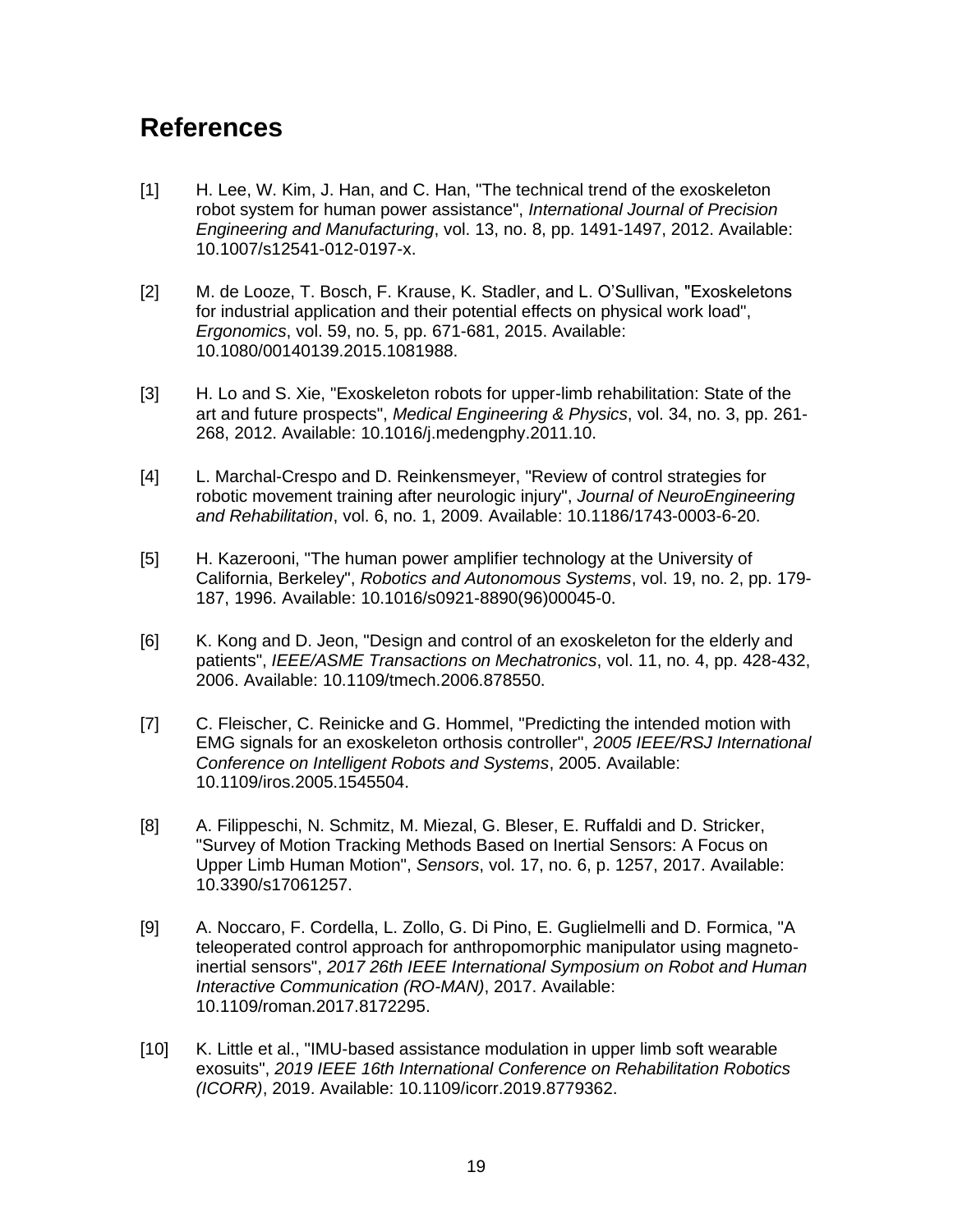- [11] "BNO055 Intelligent 9-axis absolute orientation sensor", *Bosch-sensortec.com*, 2021. [Online]. Available: https://www.boschsensortec.com/media/boschsensortec/downloads/datasheets/bst-bno055 ds000.pdf. [Accessed: 21- Feb- 2021].
- [12] "LR6 MN1500 Technical Datasheet", *Duracell.com*, 2021. [Online]. Available: https://www.duracell.com/wp-content/uploads/2020/02/MN15US11191.pdf. [Accessed: 20- Mar- 2021].
- [13] R. Pursley, "Harness Patterns for Upper-Extremity Prostheses", *Artificial Limbs*, vol. 2, no. 3, pp. 26-60, 1955. Available: http://www.oandplibrary.org/al/pdf/1955\_03\_026.pdf. [Accessed 27 March 2021].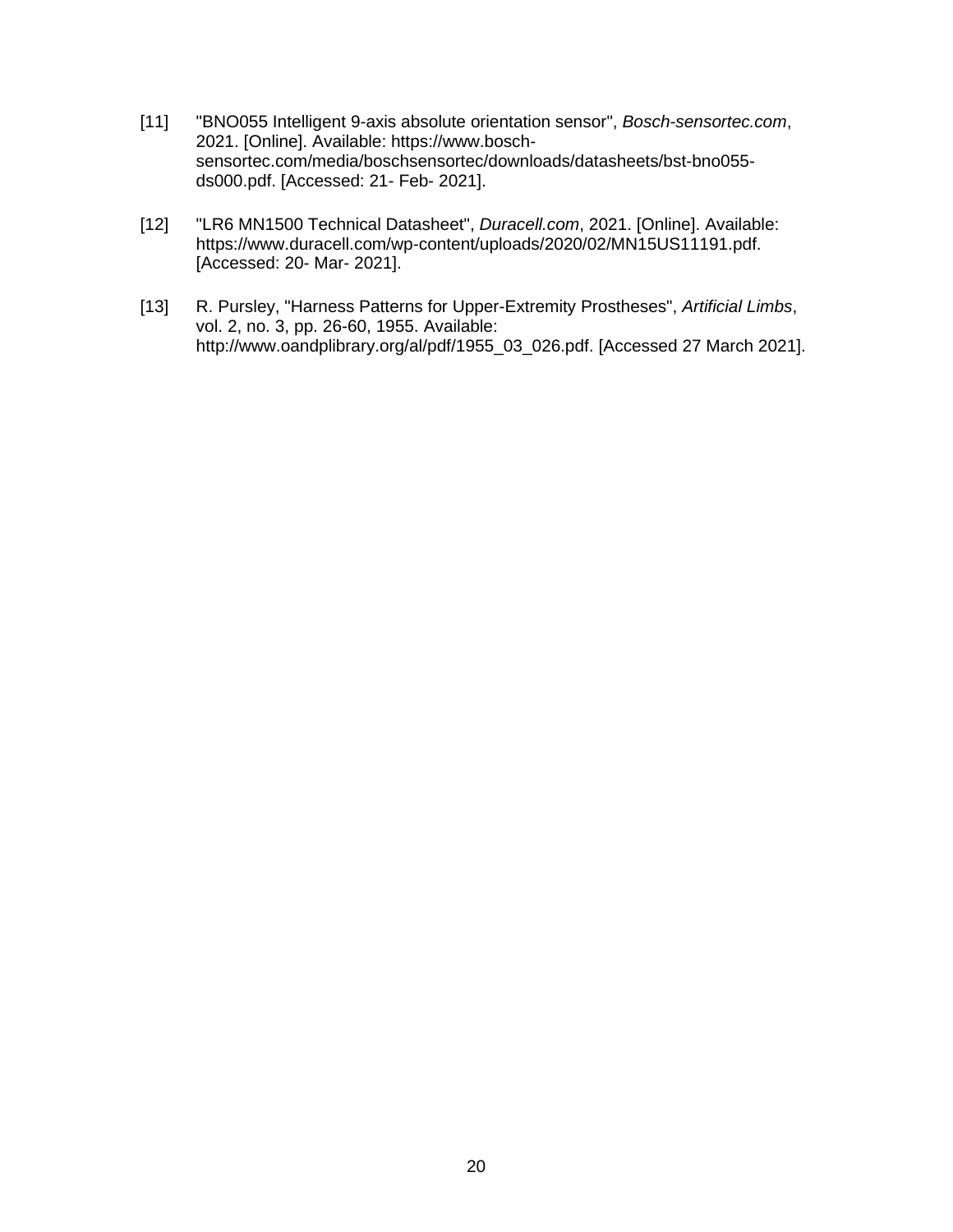### <span id="page-32-0"></span>**Appendix A.**

### **Code for Prototype Control Algorithm**

```
/****************************************************************
 * ugthesis3.0.ino
 * Arduino code for undergraduate thesis project "A Novel 
Exoskeleton Prototype Based on the Use of IMUs to Track and Mimic 
Motion"
* For use with Arduino IDE ver. 1.8.13 and the following Arduino 
libraries:
 * -AccelStepper ver. 1.61.0 by Mike McCauley 
 * -Adafruit Unified Sensor ver. 1.1.4 by Adafruit
 * -Adafruit BNO055 ver. 1.4.2 by Adafruit 
 * -Sparkfun 9DoF IMU Breakout - ICM 20948 ver 1.1.2 by Sparkfun 
Electronics
 * 
 * Code includes code taken from the following sources:
* -"Arduino Code | Adafruit BNO055 Absolute Orientation Sensor" 
by Kevin Townsend (Accessed: Feb. 02, 2021, 
https://learn.adafruit.com/adafruit-bno055-absolute-orientation-
sensor/arduino-code)
* -"ProportionalControl.pde" by Mike McCauley (Accessed: Feb. 
02, 2021, 
https://www.airspayce.com/mikem/arduino/AccelStepper/Proportional
Control_8pde-example.html)
* -"Example1_Basics.ino" by Owen Lyke (Accessed: Feb. 02, 2021, 
https://github.com/sparkfun/SparkFun_ICM-
20948_ArduinoLibrary/blob/master/examples/Arduino/Example1_Basics
/Example1_Basics.ino)
 * 
 * Author: Harry Draaisma
 * Original Creation Date: January 18, 2020
 * 
 * Distributed as-is, for use with project hardware. 
 ***************************************************************/
//include relevant libraries
#include <Wire.h>
#include <Adafruit_Sensor.h>
#include <Adafruit_BNO055.h>
#include <utility/imumaths.h> //included with BNO055 library
#include <AccelStepper.h>
#include "ICM_20948.h"
//define variables for pins related to indicator LED and step 
resolution selection
#define MS1 4
#define MS2 5
#define MS3 6
```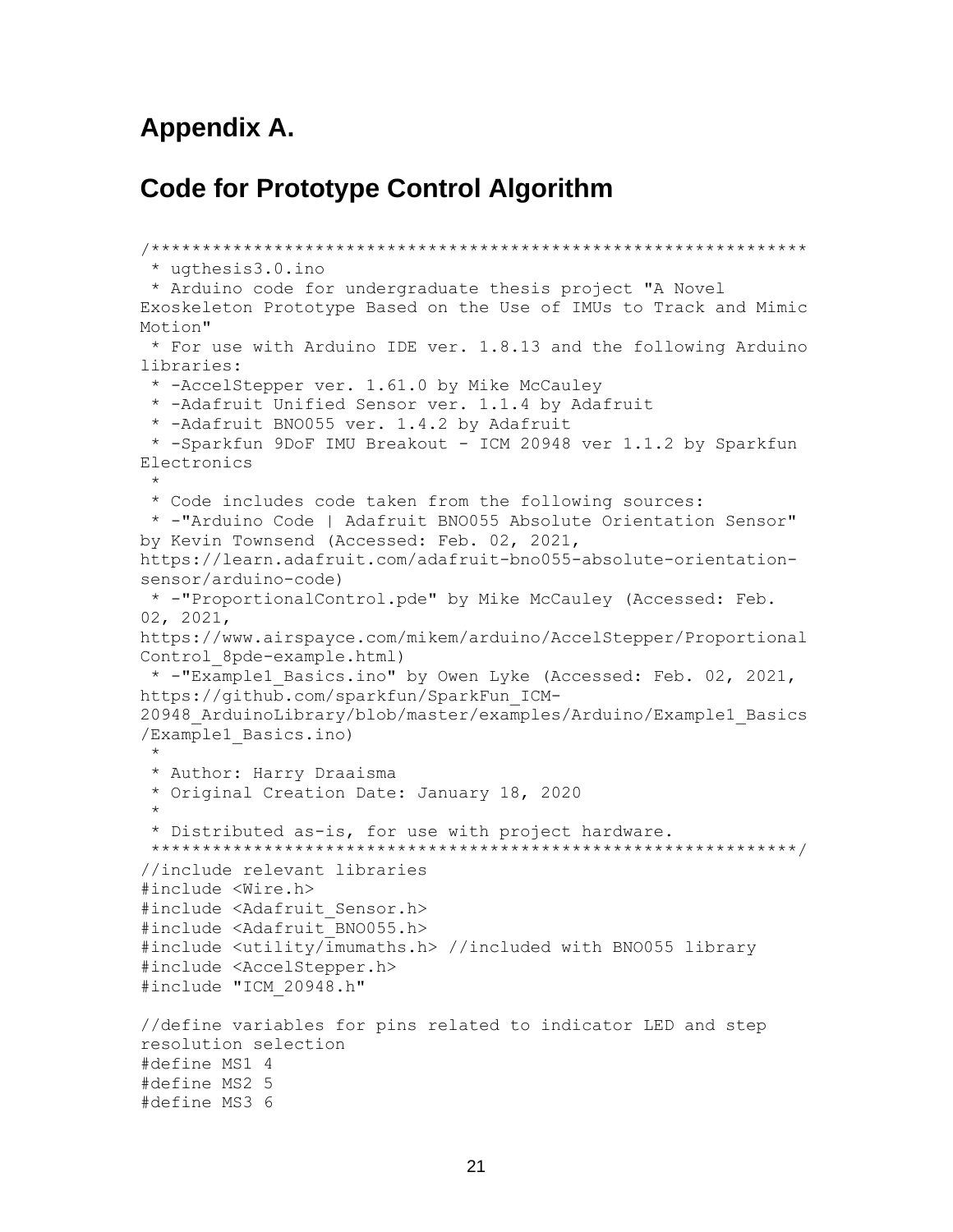```
//setup upper arm sensor (the ICM-20948) to communicate via SPI 
(Serial Peripheral Interface)
#define USE_SPI
#define SERIAL_PORT Serial
#define SPI_PORT SPI // Your desired SPI port.
#define CS_PIN 2 // Which Arduino pin you connect CS pin
to.
//construct object representing hand sensor (the BNO055)
Adafruit BNO055 bno = Adafruit BNO055(55, 0x29);
#ifdef USE_SPI
  ICM 20948 SPI myICM; // If using SPI create an ICM 20948 SPI
object
#else
   ICM_20948_I2C myICM; // Otherwise create an ICM_20948_I2C 
object. Not actually used in this code
#endif
/* initialize global variables */
char curl = 'n'; //flag for if hand sensor is in "curl" position,
intialized to 'no'
float wrot; //wrist rotation
float sroty; //horizontal shoulder rotation
float srotz; //vertical shoulder rotation
float eXpres = 0;
float eXpast = eXpres;
float eZpres = 0;float eZpast = eZpres;
float diffx;
float diffz;
//construct AccelStepper object to interface with stepper motor 
connected via a motor driver
//8 refers to the Arduino pin which activates the motor driver, 9 
is the Arduino pin which determines motor direction
AccelStepper stepper(AccelStepper::DRIVER, 8, 9);
void setup(void) {
//put your setup code here, to run once:
  //set LED and step resolution pins to be outputs, and turn off
indicator LED
   pinMode(LED, OUTPUT);
  pinMode(MS1, OUTPUT);
  pinMode(MS2, OUTPUT);
   pinMode(MS3, OUTPUT);
   digitalWrite(LED, LOW);
   //set baud rate for serial monitor (for debugging purposes)
   Serial.begin(115200);
   //initialize SPI port for upper arm sensor
```
#define LED 10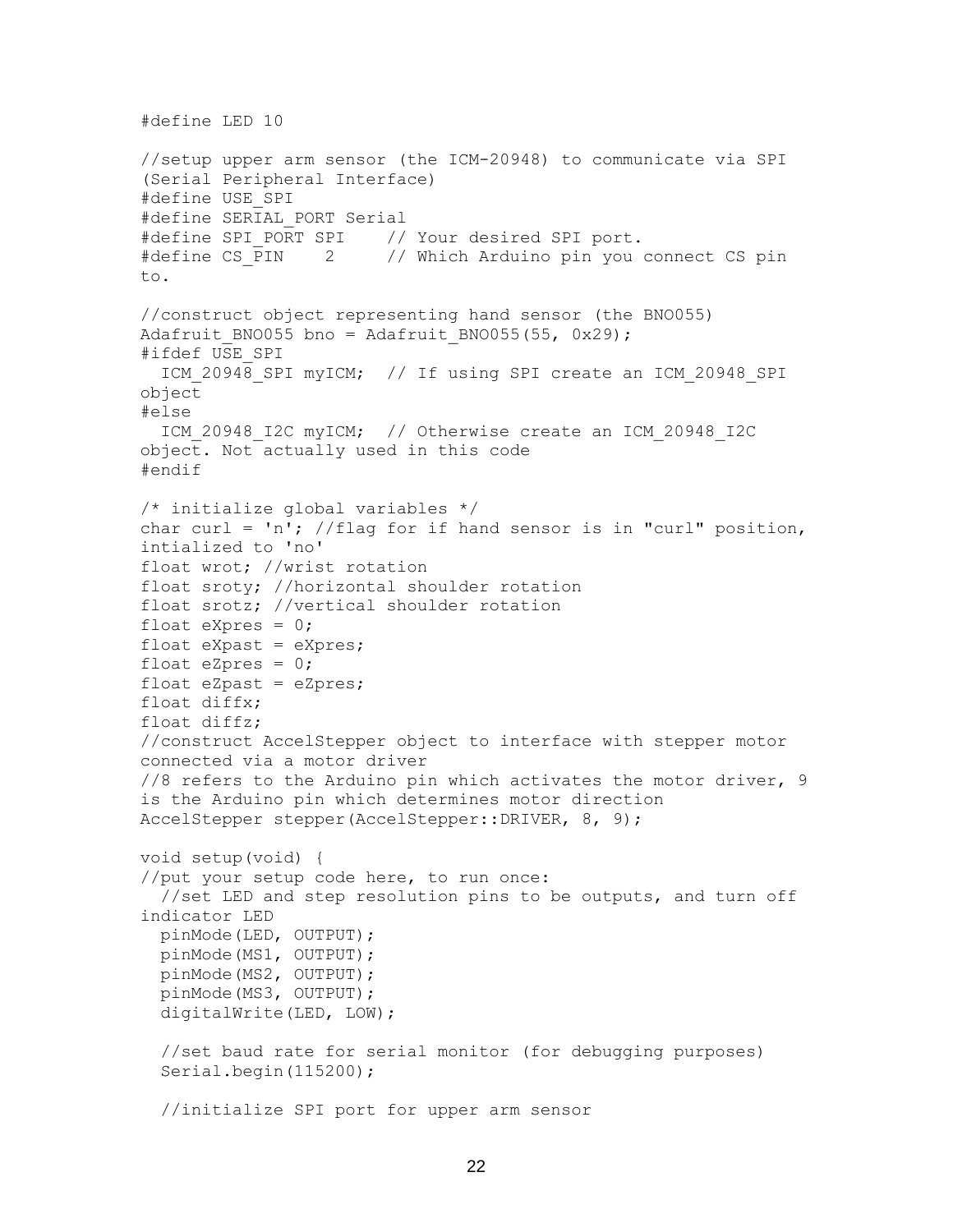```
 #ifdef USE_SPI
      SPI_PORT.begin();
   #else
       //initialize I2C bus for upper arm sensor. Not actually 
used in this code.
      WIRE PORT.begin();
      WIRE PORT.setClock(400000);
   #endif
   //boot-up upper arm sensor, and verify it is both sending and 
receiving data
   bool initialized = false;
   while( !initialized ){
   #ifdef USE_SPI
       myICM.begin( CS_PIN, SPI_PORT ); 
   #else
      myICM.begin( WIRE PORT, ADO VAL );
   #endif
  SERIAL PORT.print( F("Initialization of the sensor returned: ")
);
  SERIAL PORT.print( myICM.statusString() );
    if( myICM.status != ICM 20948 Stat Ok ){
      SERIAL PORT.println( "Trying again..." );
       delay(500);
     }else{
       initialized = true;
     }
   }
   //boot-up glove sensor, and verify it is sending and receiving 
data
   if(!bno.begin())
   {
    /* There was a problem detecting the BNO055 ... check your
connections */
     Serial.print("Ooops, no BNO055 detected ... Check your wiring 
or I2C ADDR!");
    while(1);
   }
   delay(1000);
   //finish hand sensor initialization 
   bno.setExtCrystalUse(true);
   //set speed and acceleration limits for stepper motor
   stepper.setMaxSpeed(3000);
   stepper.setAcceleration(1000);
   //Set motor to half step mode and then turn on indicator LED to 
alert user system is active
   digitalWrite(MS1, HIGH);
```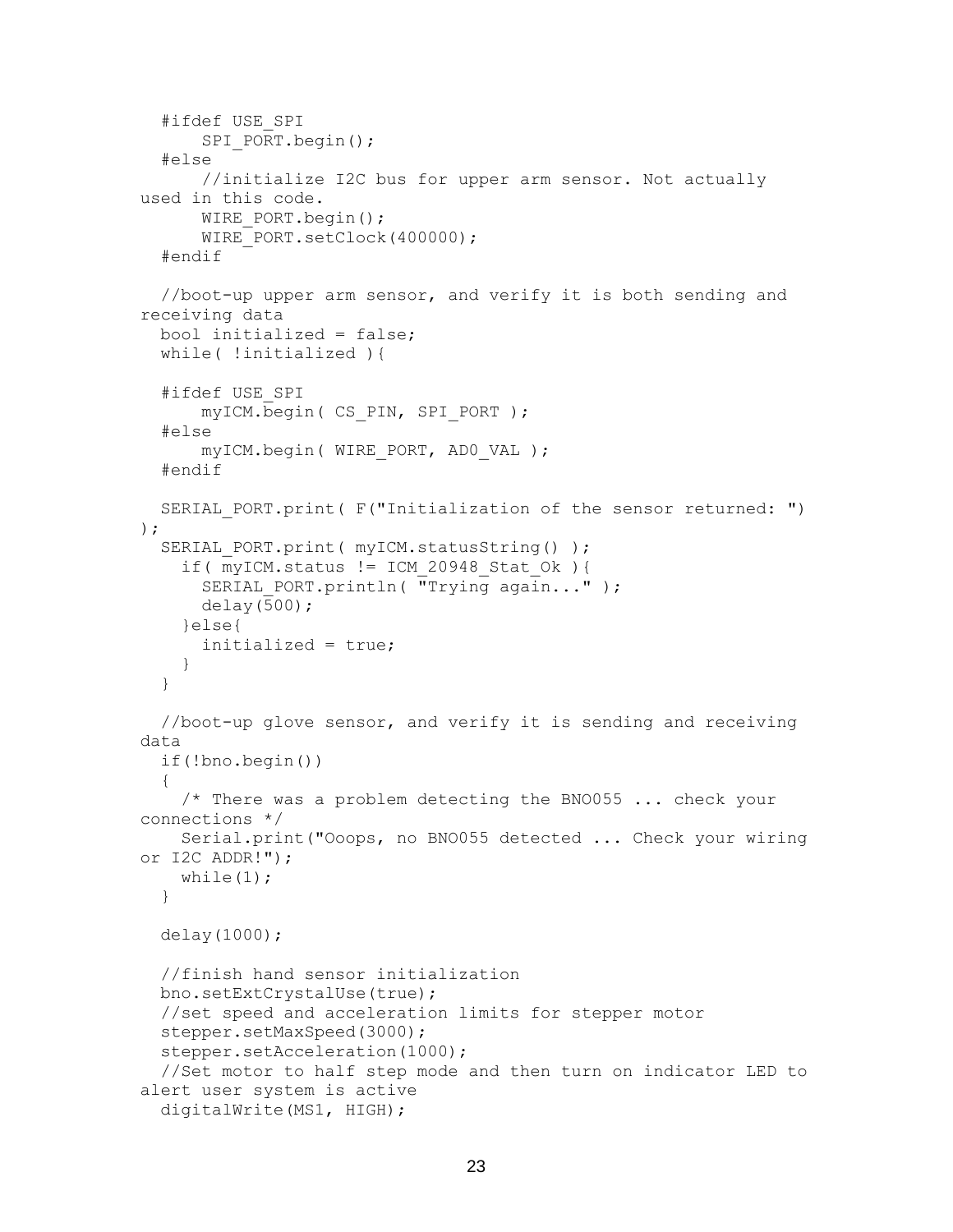```
 digitalWrite(MS2, LOW);
   digitalWrite(MS3, LOW);
   digitalWrite(LED, HIGH);
}
void loop() {
   // put your main code here, to run repeatedly:
   //Read accelerometer, gyroscope, and euler angle position data 
from hand and upper arm sensor
   imu::Vector<3> accel = 
bno.getVector(Adafruit BNO055::VECTOR ACCELEROMETER);
   imu::Vector<3> gyro = 
bno.getVector(Adafruit BNO055::VECTOR GYROSCOPE);
   imu::Vector<3> euler = 
bno.getVector(Adafruit BNO055::VECTOR EULER);
   myICM.getAGMT();
   //debug(diffx, diffz, curl); //Test function used for 
debugging. Uncomment to see data via Serial Monitor
   //record gyroscope readings that detect wrist rotations or 
rotations about the shoulder
  wrot = qyro.y();
  sroty = myICM.gyrY();
  \texttt{srcdz} = \texttt{myICM}.\texttt{gyrZ}() ;
   //if wrist rotations or rotations about the shoulder are 
detected, ignore change in Euler angle as a result
   //then check to see if rotation has stopped
  while(abs(wrot)>60 || abs(sroty)>15 || abs(srotz)>15){
     switch (curl){
       case 'n':
        stepper.setCurrentPosition(eXpres);
        break;
       case 'y':
       stepper.setCurrentPosition(eZpres);
        break;
     }
     imu::Vector<3> gyro = 
bno.getVector(Adafruit BNO055::VECTOR GYROSCOPE);
     myICM.getAGMT();
    wrot = qyco.y();
    sroty = myICM.gyrY();
    stock = myICM.gyrZ();
   }
   //if hand sensor is in "curl" position, set "curl" flag to true
   //and change position tracking to use Z Euler angle
  if(accel.y() > 6.0 && accel.z() < 0){
    if(curl == 'n')stepper.setCurrentPosition(eZpres);
```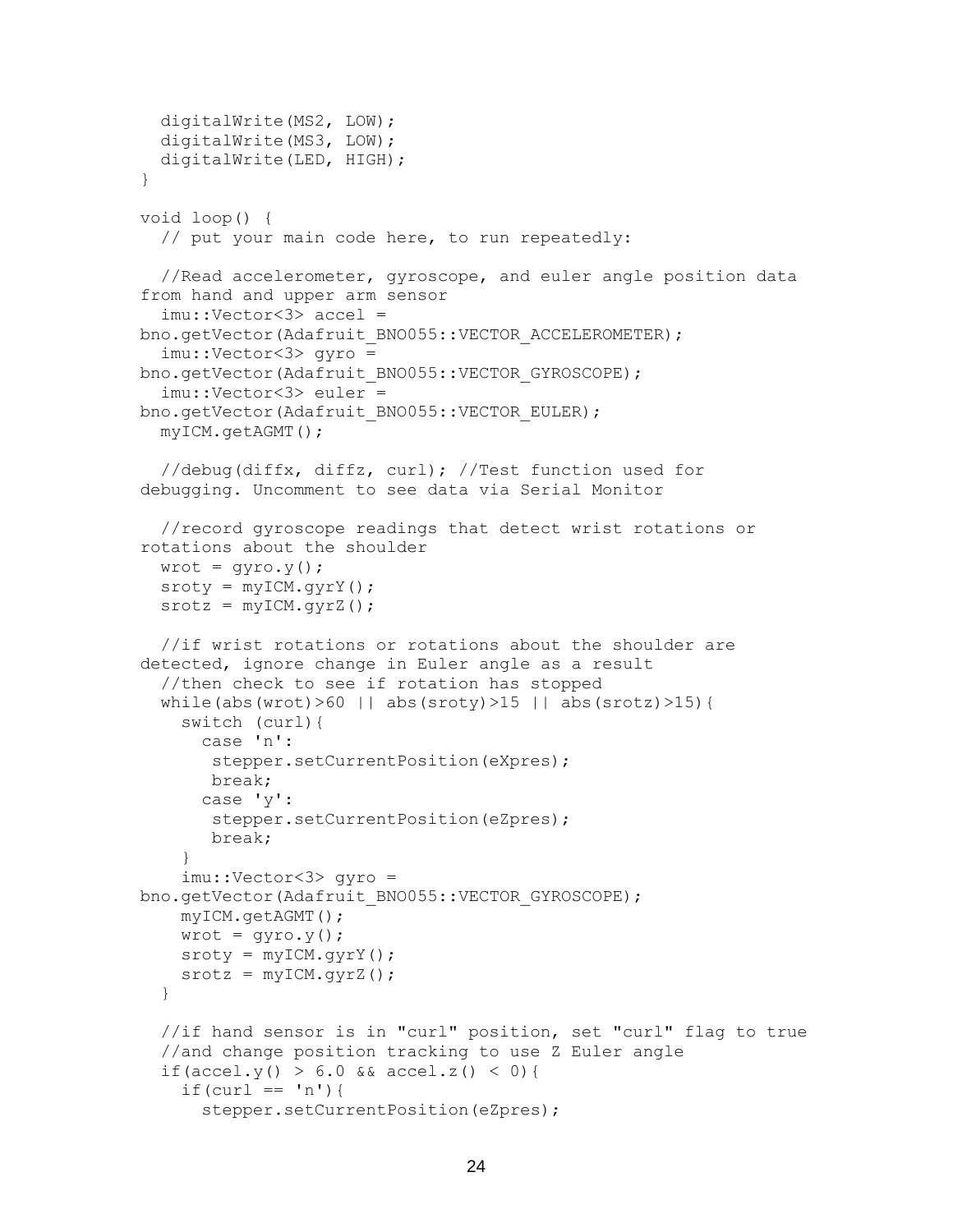```
 }
   curl = 'y';
   }
   //record current X and Z Euler angle positions
  eXpres = euler.x();
  eZpres = euler.z(); //record difference between current and previous euler angle 
readings
 diffx = round(eXpres - eXpast);diffz = round(eZpres - eZpast); //Main control section of code
  switch (curl){
     //if hand sensor is in curl position
     case 'y':
       //check to see if hand sensor is out of "curl" position
       //if it is, reset "curl" flag and change position tracking 
to use X Euler angle
      if(accel.z() > 0){
        curl = 'n'; stepper.setCurrentPosition(eXpres);
        break;
       }
       //if statement to ignore discontinuties in Z Euler angle 
readings
      if(abs(diffz) > 15){
        stepper.setCurrentPosition(eZpres);
       }else{
       //move motor arm to new position dictated by Z Euler angle 
reading
       stepper.moveTo(eZpres);
       stepper.setSpeed(100);
       stepper.runSpeedToPosition();
       }
      break;
     //if had sensor is not in "curl" position
     case 'n':
       //if statement to ignore discontinuties in X Euler angle 
readings
      if(abs(diffx) > 50){
        stepper.setCurrentPosition(eXpres);
       }else{
       //move motor arm to new position dictated by X Euler angle 
reading
       stepper.moveTo(eXpres);
       stepper.setSpeed(100);
      stepper.runSpeedToPosition();
       }
       break;
   }
```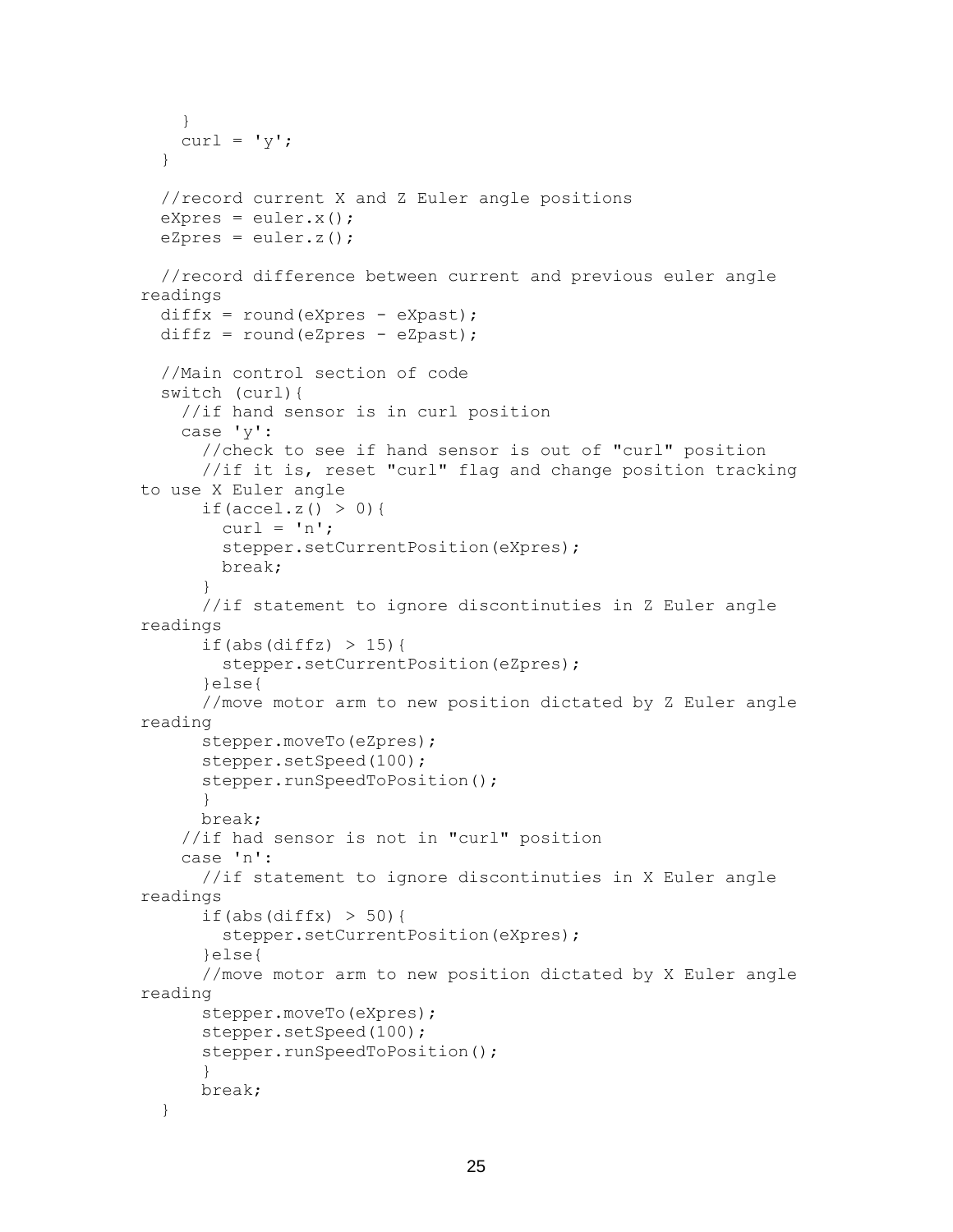```
 //set the current Euler angle reading to be the previous Euler 
angle readings
   eXpast = eXpres;
   eZpast = eZpres;
}
void debug(int diffx, int diffz, char curl){
   //This function acts as a way to visually see the data via the 
serial monitor
   //It is intended to be used as a way to debug the code during 
the developent
   imu::Vector<3> euler = 
bno.getVector(Adafruit BNO055::VECTOR EULER);
   imu::Vector<3> accel = 
bno.getVector(Adafruit BNO055::VECTOR ACCELEROMETER);
   Serial.print(" X:");
   Serial.print(euler.x());
  Serial.print(" Z:");
   Serial.print(euler.z());
   Serial.print(" Curl:");
   Serial.print(curl);
   Serial.print(" Diffx:");
   Serial.print(diffx);
   Serial.print(" Diffz:");
   Serial.print(diffz);
   Serial.println("");
   delay(1);
}
```